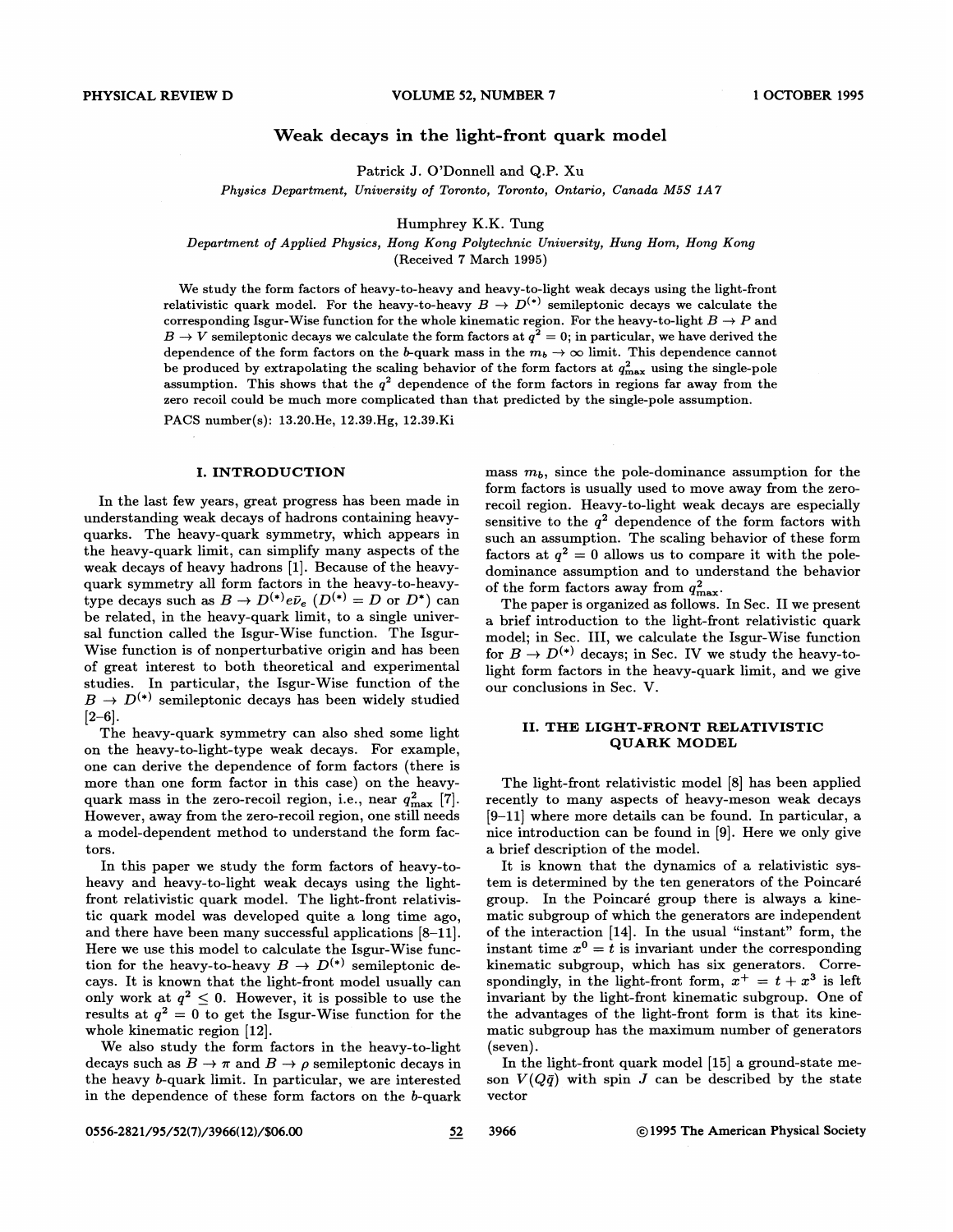### 52 WEAK DECAYS IN THE LIGHT-FRONT QUARK MODEL 3967

$$
|V(P_V, J_3, J)\rangle = \int d^3 \mathbf{p}_1 d^3 \mathbf{p}_2 \delta(\mathbf{P}_V - \mathbf{P})
$$

$$
\times \sum_{\lambda_1, \lambda_2} \Psi^{J, J_3}(\mathbf{p}_1, \mathbf{p}_2, \lambda_1, \lambda_2)
$$

 $\times |Q(\lambda_1, \mathbf{p}_1)\bar{q}(\lambda_2, \mathbf{p}_2)\rangle$  . (1) Then we have

The quark coordinates are given by

$$
p_{1+} = x_1 P_+, p_{1\perp} = x_1 P_{\perp} + k_{\perp} ,p_{2+} = x_2 P_+, p_{2\perp} = x_2 P_{\perp} - k_{\perp} ,x_1 + x_2 = 1, 0 \le x_{1,2} \le 1, P = p_1 + p_2 .
$$
 (2)

In the light-front convention, for  $P$  (and similarly for other vectors),  $\mathbf{P} = (P_+, \mathbf{P}_\perp)$  where  $P_+ = P_0 + P_z$  and  ${\bf P}_{\perp}=(P_x, P_y)$ . We denote *quark Q* by subscript 1 and antiquark  $\bar{q}$  by 2.

It can be shown that the quantities  $x_{1,2}$  and  $k_{\perp}$  are invariant under the light-front kinematic subgroup [9]. In the light-front quark model, the individual quarks are on mass shell  $(p_1^2 = m_1^2 \text{ and } p_2^2 = m_2^2)$  and  $\mathbf{p}_1 + \mathbf{p}_2 = \mathbf{P}$ , but  $p_{10} + p_{20} \neq P$ . The sum of the four-momenta of the quarks is

$$
M_0^2 = (p_1 + p_2)^2 = \frac{m_1^2 + k_\perp^2}{x_1} + \frac{m_2^2 + k_\perp^2}{x_2} \ . \tag{3}
$$

One can introduce a more intuitive quantity, the internal momentum  $\mathbf{k} = (k_z, \mathbf{k}_{\perp})$ , where  $k_z$  is defined through where  $\phi(x, \mathbf{k}_{\perp})$  is even in  $\mathbf{k}_{\perp}$  and

$$
x_1 = x = \frac{e_1 + k_z}{e_1 + e_2} , \quad x_2 = 1 - x = \frac{e_2 - k_z}{e_1 + e_2} ,
$$
  

$$
e_i = \sqrt{m_i^2 + k^2} (i = 1, 2) .
$$
 (4)

$$
M_0=e_1+e_2\ .
$$
 (5)

Obviously,  $k$  is invariant under the light-front kinematic subgroup because of the invariance of  $x_{1,2}$  and  $\mathbf{k}_{\perp}$ .

To be invariant under the kinematic subgroup, the wave function can only be the function of  $x_{1,2}$  and  $\mathbf{k}_{\perp}$  or equivalently  $k$ . Thus the wave function is independent of the motion of the hadron. A relativistic description of the meson can then be achieved by solving the wave function from the relativistic eigenvalue equation [9]

$$
(e_1 + e_2 + V_{12}) \Psi^{J, J_3} = m_V \Psi^{J, J_3} , \qquad (6)
$$

where  $V_{12}$  is the potential and  $m_V$  is the meson mass.

Rotational invariance of the wave function fmr states with spin  $J$  and zero orbital angular momentum requires the wave function to have the form [8, 9] (with  $x = x_1$ )

$$
\Psi^{J,J_3}(\mathbf{p}_1,\mathbf{p}_2,\lambda_1,\lambda_2) = R^{J,J_3}(x,\mathbf{k}_\perp,\lambda_1,\lambda_2)\phi(x,\mathbf{k}_\perp),
$$
\n(7)

$$
R^{J,J_3}(x,\mathbf{k}_{\perp},\lambda_1,\lambda_2) = \sum_{\lambda,\lambda'} \langle \lambda_1 | R_M^{\dagger}(x_1,\mathbf{k}_{\perp},m_Q) | \lambda \rangle \langle \lambda_2 | R_M^{\dagger}(x_2,-\mathbf{k}_{\perp},m_{\bar{q}}) | \lambda' \rangle C^{J,J_3}(\frac{1}{2},\lambda;\frac{1}{2},\lambda'). \tag{8}
$$

In Eq. (8),  $C^{J,J_3}(\frac{1}{2},\lambda;\frac{1}{2},\lambda')$  is the Clebsch-Gordan coefficient and the rotation  $R_M(\mathbf{k}_\perp,m_i)$  on the quark spins is the Melosh rotation  $\overline{13}$ :

$$
R_M(x_i, \mathbf{k}_{\perp}, m_i) = \frac{m_i + x_i M_0 - i \boldsymbol{\sigma} \cdot (\mathbf{n} \times \mathbf{k}_{\perp})}{\sqrt{(m_i + x_i M_0)^2 + \mathbf{k}_{\perp}^2}} \quad (i = 1, 2) \tag{9}
$$

where  $n = (0, 0, 1)$ ,  $\sigma$  are the Pauli-spin matrices, and  $M_0$  is defined in Eq. (3). The spin-wave function  $R^{J,J_3}(x,{\bf k}_{\perp},\lambda_1,\lambda_2)$  in (8) can also be written as

$$
R^{J,J_3}(x, \mathbf{k}_{\perp}, \lambda_1, \lambda_2) = \chi^{\dagger}_{\lambda_1} R^{\dagger}_{M}(x_1, \mathbf{k}_{\perp}, m_Q) S^{J,J_3} R^{+T}_{M}(x_2, -\mathbf{k}_{\perp}, m_{\bar{q}}) \chi_{\lambda_2} = \chi^{\dagger}_{\lambda_1} U^{J,J_3}_{V}(x, \mathbf{k}_{\perp}) \chi_{\lambda_2} ,
$$
\n(10)

where  $S^{J, J_3}$  is defined by

$$
S^{J,J_3} = \sum_{\lambda,\lambda'} |\lambda\rangle\langle\lambda'| C^{J,J_3}(\tfrac{1}{2},\lambda;\tfrac{1}{2},\lambda') . \tag{11}
$$

For the pseudoscalar and vector mesons, the nonrelativistic spin matrix is

$$
S^{0,0} = \frac{i\sigma_2}{\sqrt{2}} \quad , \quad S^{1,\pm 1} = \frac{1 \pm \sigma_3}{2} \quad , \quad S^{1,0} = \frac{\sigma_1}{\sqrt{2}} \quad . \tag{12}
$$

Without the Melosh rotation, the spin of the wave function will be just  $S^{J,J_3}.$  The explicit expressions of  $U^{J,J_3}(x,{\bf k}_\perp)$ in Eq. (10) can be found in Ref. [10].

The matrix element of the  $B(b\bar{q})$  meson decaying to a meson  $V(Q\bar{q})$  is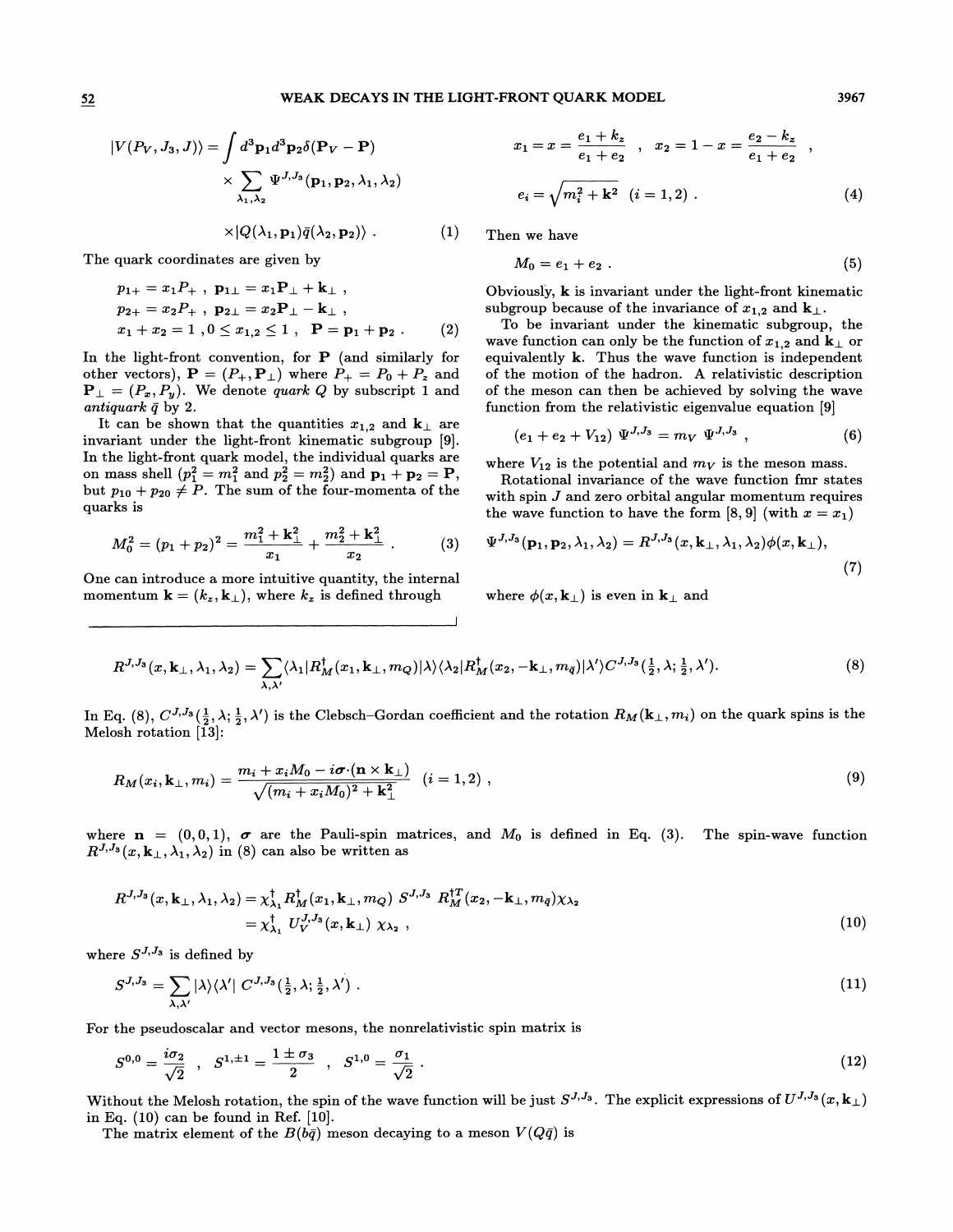3968 O'DONNELL, XU, AND TUNG

$$
\langle V(p_V, J_3) | \bar{Q} \Gamma b | B(p_B) \rangle = \int dx \ d^2 \mathbf{k}_\perp \sum_{\lambda_1, \lambda_2, \lambda'_1} \frac{\Psi_V^{*1, J_3}(\mathbf{p'}_1, \mathbf{p'}_2, \lambda'_1, \lambda_2) \bar{u}_Q(\mathbf{p'}_1, \lambda'_1) \Gamma u_b(\mathbf{p}_1, \lambda_1) \ \Psi_B^{0,0}(\mathbf{p}_1, \mathbf{p}_2, \lambda_1, \lambda_2)}{x}
$$
  
= 
$$
\int dx \ d^2 \mathbf{k}_\perp \frac{\phi_V^*(x, \mathbf{k}'_\perp) \phi_B(x, \mathbf{k}_\perp)}{x} \ \text{Tr} \left[ U_V^{11, J_3}(x, \mathbf{k}'_\perp) \ U_\Gamma \ U_B^{0,0}(x, \mathbf{k}_\perp) \right], \tag{13}
$$

where  $U_{\Gamma}$  is defined by

$$
\bar{u}_Q(\mathbf{p'_1}, \lambda'_1) \Gamma u_b(\mathbf{p_1}, \lambda_1) = \chi^{\dagger}_{\lambda'_1} U_{\Gamma} \chi_{\lambda_1}
$$
\n(14)

and

$$
p_{1,2+} = x_{1,2} P_{B+} , p_{1\perp} = x_1 P_{B\perp} + k_{\perp} , p_{2\perp} = x_2 P_{B\perp} - k_{\perp} ,
$$
  
\n
$$
p'_{1,2+} = x_{1,2} P_{V+} , p'_{1\perp} = x_1 P_{V\perp} + k'_{\perp} , p'_{2\perp} = x_2 P_{V\perp} - k'_{\perp} .
$$
\n(15)

Since we use the spectator quark model,  $p'_2 = p_2$ , and  $k_\perp$  and  $k'_\perp$  have the relation

$$
\mathbf{k}_{\perp} - \mathbf{k}'_{\perp} = (1-x)(\mathbf{P_B} - \mathbf{P_V})_{\perp} = (1-x)\mathbf{q}_{\perp} . \qquad (16)
$$

For Eq. (13) we need to choose  $q_+ = (p_B - p_V)_+ = 0$ . Thus  $q^2 = -q_\perp^2 \leq 0$ . Also, Eq. (13) is in fact expected to be valid only for good currents such as  $\Gamma = \gamma_+, \gamma_+ \gamma_5, \ldots$ . There are contributions other than the one given in Eq. (13) if  $q_+ \neq 0$  and the current is not a good current [9]. For  $\Gamma = \gamma_+$  and  $\gamma_+ \gamma_5$ ,  $U_{\Gamma}$  in (14) is

$$
U_{\gamma_+} = 2 \; x \; P_{B+} \; , \; U_{\gamma_+\gamma_5} = 2 \; x \; P_{B+} \; \sigma_3 \; . \tag{17}
$$

We define the form factors of the  $B(b\bar{q}) \to P(Q\bar{q})$  transition between two pseudo-scalar mesons by

$$
\langle P(p_P) | \bar{Q}\gamma_\mu b | B(p_B) \rangle = F_1(q^2) \left( p_B + p_P - \frac{(m_B^2 - m_P^2)}{q^2} q \right)_{\mu} + F_0(q^2) \frac{(m_B^2 - m_P^2)}{q^2} q_{\mu},\tag{18}
$$

where  $q = p_B - p_P$ , and one has  $F_0(0) = F_1(0)$ . For the B meson transition to a vector meson  $V(Q\bar{q})$  we define

$$
\langle V(p_V, \epsilon) | \bar{Q} i \sigma_{\mu\nu} q^{\nu} b_R | B(p_B) \rangle = f_1(q^2) i \epsilon_{\mu\nu\lambda\sigma} \epsilon^{*\nu} p_B^{\lambda} p_V^{\sigma} + \left[ (m_B^2 - m_V^2) \epsilon_{\mu}^* - (\epsilon^* \cdot q) (p_B + p_V)_{\mu} \right] f_2(q^2) + (\epsilon^* \cdot q) \left[ q_{\mu} - \frac{q^2 (p_B + p_V)_{\mu}}{m_B^2 - m_V^2} \right] f_3(q^2)
$$
(19)

and

and  
\n
$$
\langle V(p_V, \epsilon) | \bar{Q}\gamma_\mu (1-\gamma_5) b | B(p_B) \rangle = \frac{2V(q^2)}{m_B + m_V} i\epsilon_{\mu\nu\alpha\beta} \epsilon^{*\nu} p_V^\alpha p_B^\beta - 2m_V \frac{(\epsilon^* \cdot p_B)}{q^2} q^\mu A_0(q^2)
$$
\n
$$
- \left[ (m_B + m_V) \epsilon^{*\mu} A_1(q^2) - \frac{(\epsilon^* \cdot p_B)}{m_B + m_V} (p_B + p_V)^\mu A_2(q^2) - 2m_V \frac{(\epsilon^* \cdot p_B)}{q^2} q^\mu A_3(q^2) \right].
$$
\n(20)

Note that the form factor  $f_3(q^2)$  does not contribute to the decay  $B\to K^*\gamma.$  In Eqs. (19) and (20)  $\epsilon$  is the polarization vector of the vector meson, and

$$
A_3(q^2) = \frac{m_B + m_V}{2m_V} A_1(q^2) - \frac{m_B - m_V}{2m_V} A_2(q^2) , A_3(0) = A_0(0) .
$$
 (21)

Using the good current  $\Gamma = \gamma_+$  and Eq. (13), we can obtain the following expression for the form factor  $F_1(0)$ :

$$
F_1(0) = \int dx \ d^2 \mathbf{k}_{\perp} \phi_P^*(x, \mathbf{k}_{\perp}) \phi_B(x, \mathbf{k}_{\perp}) \frac{(\mathcal{A}_Q \mathcal{A}_b + \mathbf{k}_{\perp}^2)}{\sqrt{(\mathcal{A}_Q^2 + \mathbf{k}_{\perp}^2)(\mathcal{A}_b^2 + \mathbf{k}_{\perp}^2)}} ,
$$
\n(22)

where

$$
\mathcal{A}_Q = x \; m_{\bar{q}} + (1-x)m_Q \; , \; \mathcal{A}_b = x \; m_{\bar{q}} + (1-x)m_b \; . \tag{23}
$$

The form factor  $F_1(0)$  can be rewritten using the internal momentum  $\mathbf{k} = (k_z, k_{\perp})$  defined through Eq. (4) instead of the variables  $(x, \mathbf{k}_{\perp})$  as

$$
F_1(0) = \int d^3 \mathbf{k} \eta_P^*(\mathbf{k}') \eta_B(\mathbf{k}) \sqrt{\frac{e_Q e'_2 M_0^b}{e_b e_2 M_0^Q}} \frac{(A_Q A_b + \mathbf{k}_{\perp}^2)}{\sqrt{(A_Q^2 + \mathbf{k}_{\perp}^2)(A_b^2 + \mathbf{k}_{\perp}^2)}},
$$
\n(24)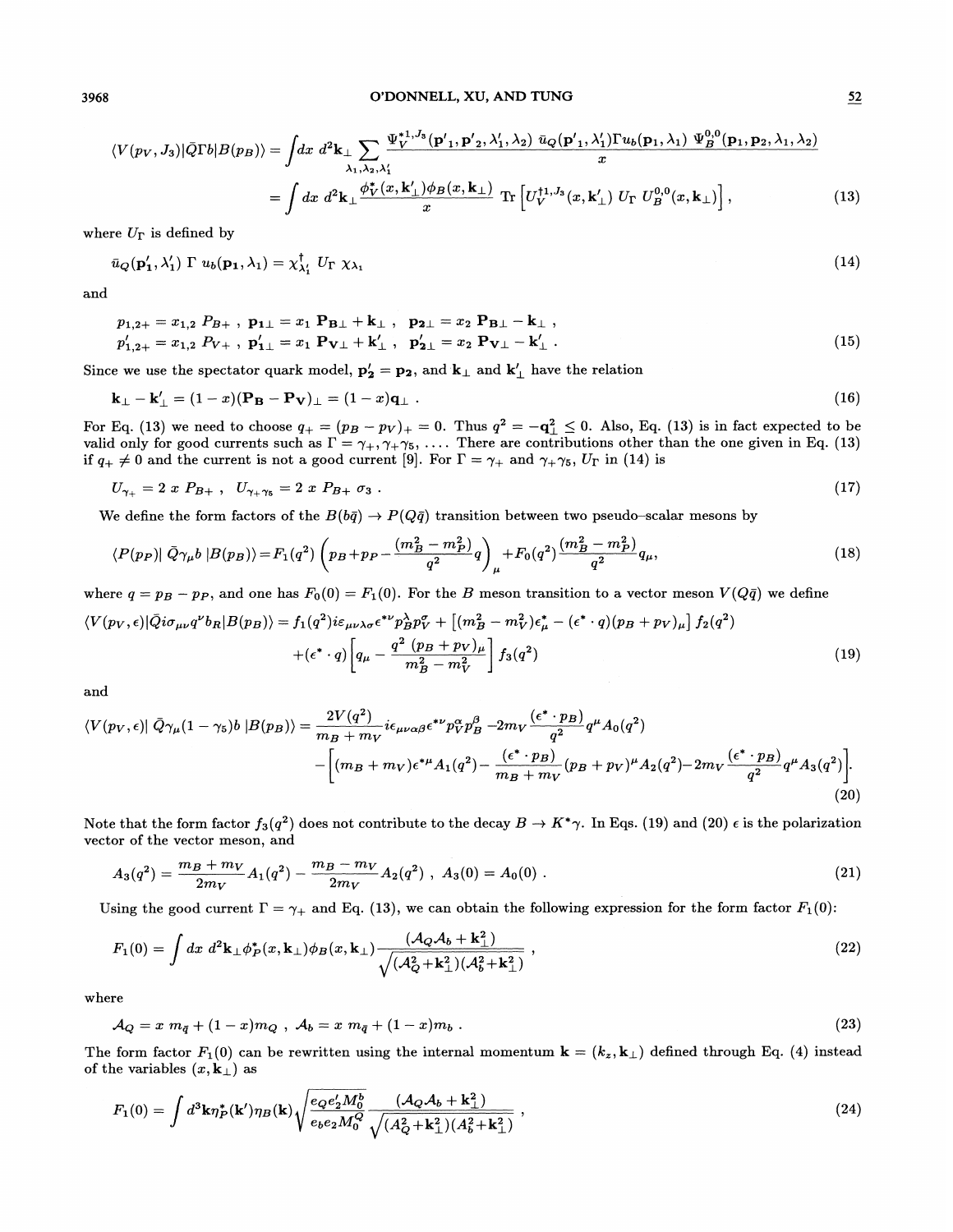### S2 WEAK DECAYS IN THE LIGHT-FRONT QUARK MODEL 3969

where the momentum **k** in the B meson and **k**' in the P meson have the relation

$$
\mathbf{k}_{\perp} = \mathbf{k}'_{\perp} , \quad \frac{e_b + k_z}{e_b + e_2} = x = \frac{e_Q + k'_z}{e_Q + e'_2} , \tag{25}
$$

and for each meson, respectively,

$$
\phi(x, \mathbf{k}_{\perp}) = \sqrt{\frac{d\mathbf{k}_{z}}{dx}} \eta(\mathbf{k}) \quad , \quad \frac{d\mathbf{k}_{z}}{dx} = \frac{e_{1}e_{2}}{x_{1}x_{2}M_{0}} \tag{26}
$$

In (24)  $M_0^b$  and  $M_0^Q$  represent, respectively, the quantity  $M_0$  of (3) for mesons  $B$  and  $P.$  The formulas for the other form factors can be obtained similarly using good currents  $\Gamma = \gamma_+ \gamma_5, \gamma_+$ ,... and Eq. (13):

$$
A_0(0) = \int d^3 \mathbf{k} \ \eta_V^*(\mathbf{k}') \eta_B(\mathbf{k}) \ \sqrt{\frac{e_Q e'_2 M_0^b}{e_b e_2 M_0^Q}} \frac{\mathcal{A}_Q \mathcal{A}_b + (2x - 1)\mathbf{k}_\perp^2 + \frac{2(m_b + m_Q)(1 - x)\mathbf{k}_\perp^2}{W_V}}{\sqrt{(A_Q^2 + \mathbf{k}_\perp^2)(A_b^2 + \mathbf{k}_\perp^2)}} \ , \tag{27}
$$

$$
f_1(0) = \int d^3 \mathbf{k} \ \eta_V^*(\mathbf{k}') \eta_B(\mathbf{k}) \ \sqrt{\frac{e_Q e'_2 M_0^b}{e_b e_2 M_0^Q}} \frac{\mathcal{A}_Q \mathcal{A}_b + x \ \mathbf{k}_\perp^2 + \frac{(m_b + m_Q)(1 - x)\mathbf{k}_\perp^2}{W_V}}{\sqrt{(\mathcal{A}_Q^2 + \mathbf{k}_\perp^2)(\mathcal{A}_b^2 + \mathbf{k}_\perp^2)}} \ , \tag{28}
$$

$$
V(0) = \int d^3 \mathbf{k} \ \eta_V^*(\mathbf{k}') \eta_B(\mathbf{k}) \ \sqrt{\frac{e_Q e'_2 M_0^b}{e_b e_2 M_0^Q}} \frac{(m_B + m_V)(1-x) \left(\mathcal{A}_b + \frac{\mathbf{k}_{\perp}^2}{W_V} + (1-x)(m_b - m_Q)\mathbf{k}_{\perp}^2 \Theta_V\right)}{\sqrt{(\mathcal{A}_Q^2 + \mathbf{k}_{\perp}^2)(\mathcal{A}_b^2 + \mathbf{k}_{\perp}^2)}} \ , \tag{29}
$$

$$
A_2(0) = -\int d^3 \mathbf{k} \ \eta_V^*(\mathbf{k}') \eta_B(\mathbf{k}) \ \sqrt{\frac{e_Q e'_2 M_0^b}{e_b e_2 M_0^Q}} \ (m_B + m_V)(1 - x)
$$
\n
$$
(1 - 2x)\mathcal{A}_b + x_2[m_O + (1 - 2x)m_b + 2xm_2] \Theta_V \mathbf{k}_1^2 + \frac{2[(B_Q \mathcal{A}_b + \mathbf{k}_\perp^2)(1 + \Theta_V \mathbf{k}_\perp^2) + \frac{1}{2}\mathbf{k}_\perp^2]}{W}
$$
\n(30)

$$
\times \frac{(1\!-\!2x)\mathcal{A}_b\!+\!x_2[m_Q\!+\!(1\!-\!2x)m_b\!+\!2xm_2]\Theta_V\mathbf{k}_\perp^2\!+\frac{2[(\mathcal{B}_Q\mathcal{A}_b\!+\!\mathbf{k}_\perp^2)(1\!+\!\Theta_V\mathbf{k}_\perp^2)\!+\!\frac{1}{2}\mathbf{k}_\perp^2]}{W_V}}{\sqrt{(\mathcal{A}_Q^2\!+\!\mathbf{k}_\perp^2)(\mathcal{A}_b^2\!+\!\mathbf{k}_\perp^2)}}
$$

where

$$
W_V = M_0^Q + m_Q + m_2 , B_Q = x m_2 - (1 - x) m_Q ,
$$
  
\n
$$
\Theta_V = \left(\frac{d\tilde{\phi}_V}{d\mathbf{k}_\perp^2}\right) / \tilde{\phi}_V , \tilde{\phi}_V = \frac{\phi_V}{\sqrt{A_Q^2 + \mathbf{k}_\perp^2}} .
$$
 (31)

Note that one can get  $A_1(0)$  from  $A_0(0)$  and  $A_2(0)$  using Eq. (21) and  $f_1(0) = 2f_2(0)$ . In [9], similar formulas have also been given.

# III. THE WAVE FUNCTIONS

The meson wave function  $\phi(x, \mathbf{k}_{\perp})$  is model dependent and difficult to obtain; often simple forms are assumed for them. One reasonable assumption is a Gaussian-type wave function

$$
\phi(x, \mathbf{k}_{\perp}) = \eta(\mathbf{k}) \sqrt{\frac{d\mathbf{k}_{z}}{dx}}
$$

$$
\eta(\mathbf{k}) = \frac{1}{(\pi \omega^{2})^{3/4}} \exp\left(-\frac{\mathbf{k}^{2}}{2\omega^{2}}\right) .
$$
(32)

The parameter  $\omega$  is a scale parameter and should be of the order of  $\Lambda_{\rm QCD}$ . This wave function has been used in many previous applications of the light-front quark model [8, 9]. The results are generally quite successful.

A similar wave function is

$$
\phi(x, \mathbf{k}_{\perp}) = \eta(\mathbf{k}) \sqrt{\frac{d\mathbf{k}_{z}}{dx}} , \quad \eta(\mathbf{k}) = N \exp\left(-\frac{M_0^2}{2\omega^2}\right) . \tag{33}
$$

Here  $N$  is the normalization constant. Equation (33), in fact, differs from Eq. (32) only when the two quarks of the meson have different masses. If they have equal mass, i.e.,  $m_1 = m_2 = m$ , as is the case for the  $\pi$  and  $p_0$ ,  $M_0^2 = (e_1 + e_2)^2 = 4e_1^2 = 4e_2^2 = 4$   $(m^2 + k^2)$ . The wo wave functions are equivalent, since they differ only by a constant factor. The wave function (33) has been also applied for heavy mesons for which the two quarks certainly have different masses  $[16, 17]$ .

Another possibility is the wave function adopted in [IS]:

$$
\phi(x, \mathbf{k}_{\perp}) = N\sqrt{x(1-x)}
$$

$$
\times \exp\left(-\frac{M^2}{2w^2}\left[x - \frac{1}{2} - \frac{m_Q^2 - m_{\tilde{q}}^2}{2M^2}\right]^2\right)
$$

$$
\times \frac{\exp\left(-\frac{\mathbf{k}_{\perp}^2}{2w^2}\right)}{\sqrt{\pi w^2}}, \tag{34}
$$

where  $M$  is the mass of the meson. We normalize the wave function to 1:

$$
1 = \int dx \ d^2 \mathbf{k}_{\perp} |\phi(x, \mathbf{k}_{\perp})|^2 = \int d^3 \mathbf{k} |\eta(\mathbf{k})|^2.
$$
 (35)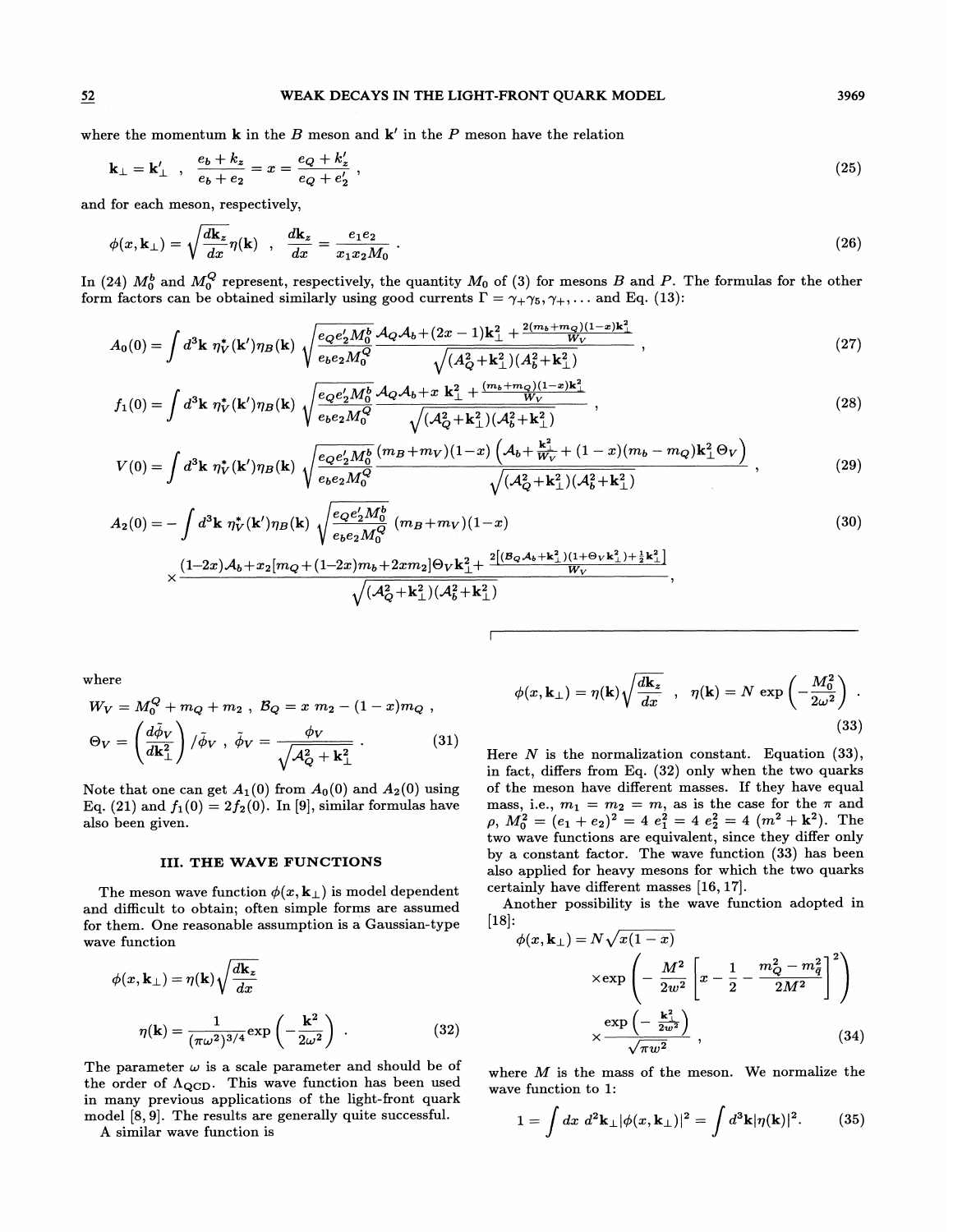The wave function  $\phi(x, \mathbf{k}_{\perp})$  should also satisfy [9]

$$
f_M = 2\sqrt{\frac{3}{(2\pi)^3}} \int dx d^2 \mathbf{k}_{\perp} \phi(x, \mathbf{k}_{\perp}) \frac{\mathcal{A}_Q}{\sqrt{\mathcal{A}_Q^2 + \mathbf{k}_{\perp}^2}}
$$
  
=  $2\sqrt{\frac{3}{(2\pi)^3}} \int d^3(\mathbf{k}) \eta(\mathbf{k}) \sqrt{\frac{x_1 x_2 M_0}{e_1 e_2}} \frac{\mathcal{A}_Q}{\sqrt{\mathcal{A}_Q^2 + \mathbf{k}_{\perp}^2}} ,$  (36)

where  $f_M$  is the meson decay constant. When the decay constant is known, this condition is usually one of several ways to determine the values of parameters in the wave function. For heavy mesons such as the  $B$  meson it imposes a constraint on the wave function because the decay constant has the scaling behavior [1]

$$
f_B \propto \frac{1}{\sqrt{m_b}} \quad , \quad m_b \to \infty \quad . \tag{37}
$$

We have not included perturbative corrections in (37).

We now consider the general behavior of the heavymeson wave function  $\phi(x, \mathbf{k}_{\perp})$  in the heavy-quark limit  $m_b \rightarrow \infty$ . Here we take the B meson as an example. The distribution amplitude  $\int_{A} d^2 \mathbf{k}_{\perp} \phi(x, \mathbf{k}_{\perp})$  of a heavy meson is known to have a peak near  $x \simeq 1$ . If we denote the x coordinate of the peak in  $\phi(x, \mathbf{k}_{\perp})$  by  $x_0$  and the width of the peak in x by  $\Delta_x$ , then  $x_0 \rightarrow 1$  and  $\Delta_x \rightarrow 0$ as  $m_b \to \infty$ . Thus the wave function behaves as a  $\delta$ function in x. On the other hand,  $\phi(x, \mathbf{k}_{\perp})$  vanishes if  $\mathbf{k}_\perp^2 \gg \Lambda_{\text{QCD}}^2$ . To see this in some detail, consider Eq. (4). If we use  $(k_z, k_\perp)$  as the coordinates, then we expect that  $|{\bf k}|$  should, in general, be of the order of  $\Lambda_{\rm QCD}$ . Thus from Eq.  $(4)$ , it is easy to see that the x coordinate of the peak of  $\phi(x, \mathbf{k}_{\perp})$  behaves as

$$
x = 1 - \frac{\Lambda}{m_b} + \cdots , \qquad (38)
$$

where  $\tilde{\Lambda}$  is a function of  $k_{\perp}^2$ , but it is of order of  $\Lambda_{\text{QCD}}$ .

All three wave functions listed before have the above general feature. However, as we show in the Appendix, the wave functions (32) and (34) satisfy the scaling law (37), but (33) does not. The wave function (34) is obtained assuming factorization with respect to the spin and orbital motion [12, 19], which is not the case in the light-front relativistic quark model. Thus we will only use the wave function  $(32)$  in the following sections.

# IV. THE ISGUR-WISE FUNCTION OF  $B \to D^{(*)}$  DECAYS

With the formalism and the wave function given in the preceding sections, it is now straightforward to calculate the form factors of the  $B \to D^{(*)}$  semileptonic decays. We study the behavior of these form factors in the limit  $m_b \to \infty$  and  $m_c \to \infty$ .

We use the wave function (32) and define  $r = \frac{m_c}{m}$ . Also, we take  $m_B = m_b$ ,  $m_D = m_c$ , and set the scale parameters for the heavy mesons equal,  $\omega_H \equiv \omega_B = \omega_D$ . The same  $\omega_D$  holds for both D and  $D^*$  mesons.) In the integrals (24) and (27)–(30),  $|\mathbf{k}|$  for the B meson is of the order of the scale parameter  $\omega_H$ , and  $k'_*$  for the  $D^{(*)}$  is given by

$$
k'_{z} = \frac{1}{2} \left( r(k_{z} - \sqrt{m_{2}^{2} + k_{\perp}^{2} + k_{z}^{2}}) + \frac{(k_{z} + \sqrt{m_{2}^{2} + k_{\perp}^{2} + k_{z}^{2}})}{r} \right) + O\left(\frac{1}{m_{b}}\right). \quad (39)
$$

Note that  $\mathbf{k}'_{\perp} = \mathbf{k}_{\perp}$ . In terms of the variable x the integrand in these integrals peaks at

$$
x = 1 - \frac{\sqrt{m_2^2 + \mathbf{k}_{\perp}^2 + k_z^2} - k_z}{m_b} + \cdots , \qquad (40)
$$

and  $M_0^c$  and  $M_0^b$  in these integrals become

$$
M_0^b \to m_b , \quad M_0^c \to m_c = r m_b ,
$$
  
\n
$$
e_b \to m_b, e_c \to m_c = r m_b.
$$
 (41)

In (27)–(30) all terms proportional to  $\frac{1}{W_V}$  can be neglected in the heavy-quark limit. Thus,

$$
F_1^{BD}(0) = A_0^{BD^*}(0) = f_1^{BD^*}(0) = \int d^3 \mathbf{k} \eta_D^*(\mathbf{k}') \eta_B(\mathbf{k}) \sqrt{\frac{e'_2}{e_2}} \frac{(\mathcal{A}_c \mathcal{A}_b + \mathbf{k}_\perp^2)}{\sqrt{(\mathcal{A}_c^2 + \mathbf{k}_\perp^2)(\mathcal{A}_b^2 + \mathbf{k}_\perp^2)}} ,
$$
\n
$$
A_2^{BD^*}(0) = V^{BD^*}(0) = \int d^3 \mathbf{k} \ \eta_D^*(\mathbf{k}') \eta_B(\mathbf{k}) \sqrt{\frac{e'_2}{e_2}} \frac{(m_B + m_D \cdot)(1 - x)(\mathcal{A}_b + m_b(1 - r)(1 - x)\mathbf{k}_\perp^2 \Theta_{D^*})}{\sqrt{(\mathcal{A}_c^2 + \mathbf{k}_\perp^2)(\mathcal{A}_b^2 + \mathbf{k}_\perp^2)}} .
$$
\n(43)

$$
A_2^{BD^*}(0) = V^{BD^*}(0) = \int d^3\mathbf{k} \; \eta_D^*(\mathbf{k}') \eta_B(\mathbf{k}) \; \sqrt{\frac{e_2'}{e_2} \frac{(m_B + m_{D^*})(1-x)(\mathcal{A}_b + m_b(1-r)(1-x)\mathbf{k}_\perp^2 \Theta_{D^*})}{\sqrt{(\mathcal{A}_c^2 + \mathbf{k}_\perp^2)(\mathcal{A}_b^2 + \mathbf{k}_\perp^2)}} \; . \tag{43}
$$

We are left with two sets of form factors. Now we need to show that these two sets of form factors are equal, as required by the heavy-quark symmetry. For the special mass ratio  $r = 1$ , we can show analytically that all the above form factors equal 1. However, it is not easy to show that the form factors in (42) and (43) are equal for an arbitrary ratio r. Nevertheless we can use numerical calculation to show that these form factors are indeed equal [20]. Thus there is only one independent form factor in the model, as required by the heavy-quark symmetry. This form factor does not depend on the heavy-quark masses  $m_b$  and  $m_c$  but their ratio r:

$$
h = \tilde{h}(r, m_2, \omega_H)
$$
  
=  $F_1^{BD}(0) = A_0^{BD}(0) = A_1^{BD}(0) = A_2^{BD}(0) = V^{BD}(0) = f_1^{BD}(0)$   
=  $\int d^3 \mathbf{k} \eta_D^*(\mathbf{k}') \eta_B(\mathbf{k}) \sqrt{\frac{e_2'}{e_2}} \frac{(\mathcal{A}_c \mathcal{A}_b + \mathbf{k}_\perp^2)}{\sqrt{(\mathcal{A}_c^2 + \mathbf{k}_\perp^2)(\mathcal{A}_b^2 + \mathbf{k}_\perp^2)}}$  (44)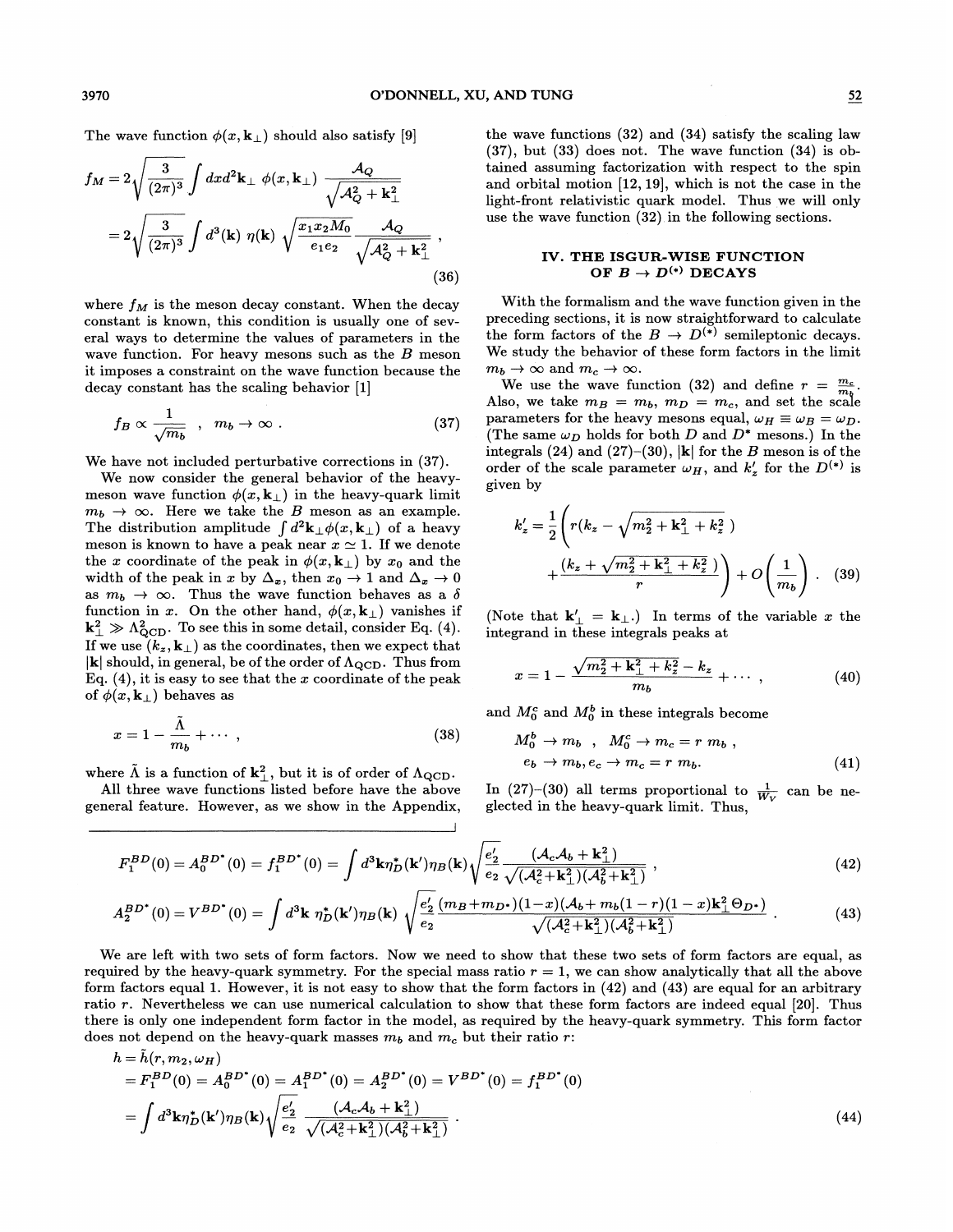In [12, 19] it is argued that the knowledge of the form factor h at  $q^2 = 0$  suffices to determine the Isgur-Wise function in the whole kinematic region. The basic idea is as follows. The Isgur-Wise function depends only on the velocity product  $v \cdot v'$ :

$$
v \cdot v' = \frac{m_B^2 + m_D^2 - q^2}{2m_B m_D} \quad . \tag{45}
$$

We define

$$
y = v \cdot v'(q^2 = 0) = \frac{r^2 + 1}{2r} \ . \tag{46}
$$

Keeping  $q^2 = 0$  fixed, y changes as the mass ratio r changes in the interval  $[1,\infty]$ , which can cover the whole kinematic region in weak decay. Writing  $h$  in terms of  $y$ ,

$$
h = h(y, m_2, \omega_H) , \qquad (47)
$$

shows the Isgur-Wise function to be

$$
\xi(y) = \sqrt{\frac{2}{y+1}} h(y, m_2, \omega_H) . \tag{48}
$$

Hence we obtain the Isgur-Wise function  $\xi(y)$  in the whole kinematic region, even though in the light-front quark model we can only calculate the form factors at  $q^2 = 0.$ 

It is easy to see that the Isgur-Wise function obtained this way satisfies  $\xi(1) = 1$ , since when  $r = 1$  then  $h = 1$  and  $y = 1$ . Also, the Isgur-Wise function satisfies Bjorken's constraint on the derivative  $\rho^2 = -\xi'(1) =$  $1/4 - h'(1, m_2, \omega_H) > 1/4$  because the overlap of normalized wave functions cannot be larger than one, i.e.,  $h'(1, m_2, \omega_H) < 0$  [12, 19].

The final Isgur-Wise function is calculated numerically. We use the light quark masses obtained by fitting  $f_{\pi}$  and  $f_{\rho}$  [9]:  $m_2 = 0.25$  GeV. For the heavy-quark masses,  $f_D \simeq 200$  MeV for  $m_c = 1.6$  GeV and  $\omega_D = 0.45$  GeV. Similarly,  $f_B \simeq 190$  MeV for  $m_b = 4.8$  GeV and  $\omega_B =$ 0.55 GeV. These values of  $f_B$  and  $f_D$  lie in the ranges of recent lattice results [21, 22]. We use the above masses for  $b$  and  $c$  quarks and calculate the Isgur-Wise function for *b* and *c* quarks and calculate the Isgur-Wise function<br>in the range  $1 \le y \le \frac{r_0^2+1}{2r_0} \approx 1.67$ , where  $r_0 = \frac{m_c}{m_b} =$ <br>0.33. Since we work in the heavy-quark limit, we need to set  $\omega_H = \omega_D = \omega_B$ . To see the dependence of the Isgur-Wise function on the parameter  $\omega_H$ , we use two values for  $\omega_H$ :  $\omega_H = 0.55$  and 0.50 GeV. We also give the result corresponding to  $m_2 = 0.30$  GeV. In Fig. 1 we show the Isgur-Wise function  $\xi(y)$  for the  $B \to D^{(*)}$ semileptonic decays. For comparison we also show the functions  $[2/(y + 1)]^m$  (m = 1, 2), which correspond to the single- and double-pole-like form factors in the heavyquark limit. Our result for the slope of the Isgur-Wise function is

$$
\omega_H = 0.55 \text{ GeV}, \quad \rho^2 = -\xi'(1) = 1.23, \quad m_2 = 0.25 \text{ GeV},
$$
  

$$
\rho^2 = -\xi'(1) = 1.27, \quad m_2 = 0.30 \text{ GeV},
$$
  

$$
\omega_H = 0.50 \text{ GeV}, \quad \rho^2 = -\xi'(1) = 1.25, \quad m_2 = 0.25 \text{ GeV},
$$
  

$$
\rho^2 = -\xi'(1) = 1.29, \quad m_2 = 0.30 \text{ GeV}.
$$
  
(49)

One can see that for the same  $\omega_H$  a larger spectator quark



FIG. 1. The Isgur-Wise function  $\xi(y)$  for the  $B \to D^{(*)}$ semileptonic decays. The upper dashed curve corresponds to  $\omega_H = 0.55$  GeV and  $m_2 = 0.250$  GeV; the lower dashed curve corresponds to  $\omega_H = 0.55$  GeV and  $m_2 = 0.300$  GeV. The upper solid curve corresponds to  $\omega_H = 0.50$  GeV and  $m_2 =$ 0.250 GeV. The lower solid curve corresponds to  $\omega_H = 0.50$ GeV and  $m_2 = 0.300$  GeV.

mass  $(m_2)$  gives a larger slope. The slope, in general, however, is not very sensitive to either  $\omega_H$  or  $m_2$ .

For comparison, we list in Table I a number of recent calculations of  $\rho^2$ . The lattice calculations [3] and most of the relativistic quark models [2] tend to give larger values  $(\rho^2 \gtrsim 1)$ . The values from the QCD sum-rule calculations [4] are generally somewhat smaller. The nonrelativistic quark model [5] gives  $\rho^2 \simeq 0.67$  (with the large recoil effect used to fit the  $\pi$  electromagnetic charge radius) but a relativistic modification of this model carried out by Close and Wambach gives  $\rho^2 \simeq 1.19$  [2].

TABLE I. The slope  $\rho^2$  of the Isgur-Wise function for  $B \to D^{(*)}e\bar{\nu}_e$  decaying at zero recoil.

| This work                 | for $\omega_H = 0.55$ GeV<br>1.23 $(m_2 = 0.25 \text{ GeV})$<br>1.27 $(m_2 = 0.30 \text{ GeV})$<br>for $\omega_H = 0.50$ GeV<br>1.25 $(m_2 = 0.25 \text{ GeV})$<br>1.29 $(m_2 = 0.30 \text{ GeV})$ |
|---------------------------|----------------------------------------------------------------------------------------------------------------------------------------------------------------------------------------------------|
|                           |                                                                                                                                                                                                    |
| Ahmady et al. [2]         | $0.54 - 1.5$                                                                                                                                                                                       |
| Bernard <i>et al.</i> [3] | $1.41 \pm 0.19 \pm 0.41$                                                                                                                                                                           |
| Blok and Shifman [4]      | $0.5 - 0.8$                                                                                                                                                                                        |
| Close and Wambach [2]     | $1.19 \pm 0.02$                                                                                                                                                                                    |
| $El-Hady$ et al. $[2]$    | 1.28                                                                                                                                                                                               |
| Holdom and Sutherland [2] | $1.24 - 1.36$                                                                                                                                                                                      |
| Huang and Luo [4]         | $1.01 \pm 0.02$                                                                                                                                                                                    |
| Isgur <i>et al.</i> [5]   | 0.64                                                                                                                                                                                               |
| Ivanov and Mizutani [2]   | $0.42 - 0.82$                                                                                                                                                                                      |
| $\text{Jin}$ et al. $[2]$ | 0.97                                                                                                                                                                                               |
| Kiselev <sup>[2]</sup>    | 1.25                                                                                                                                                                                               |
| Kugo et al. [2] 37        | $1.8 - 2.0$                                                                                                                                                                                        |
| Mannel et al. [6]         | $1.77\pm0.74$                                                                                                                                                                                      |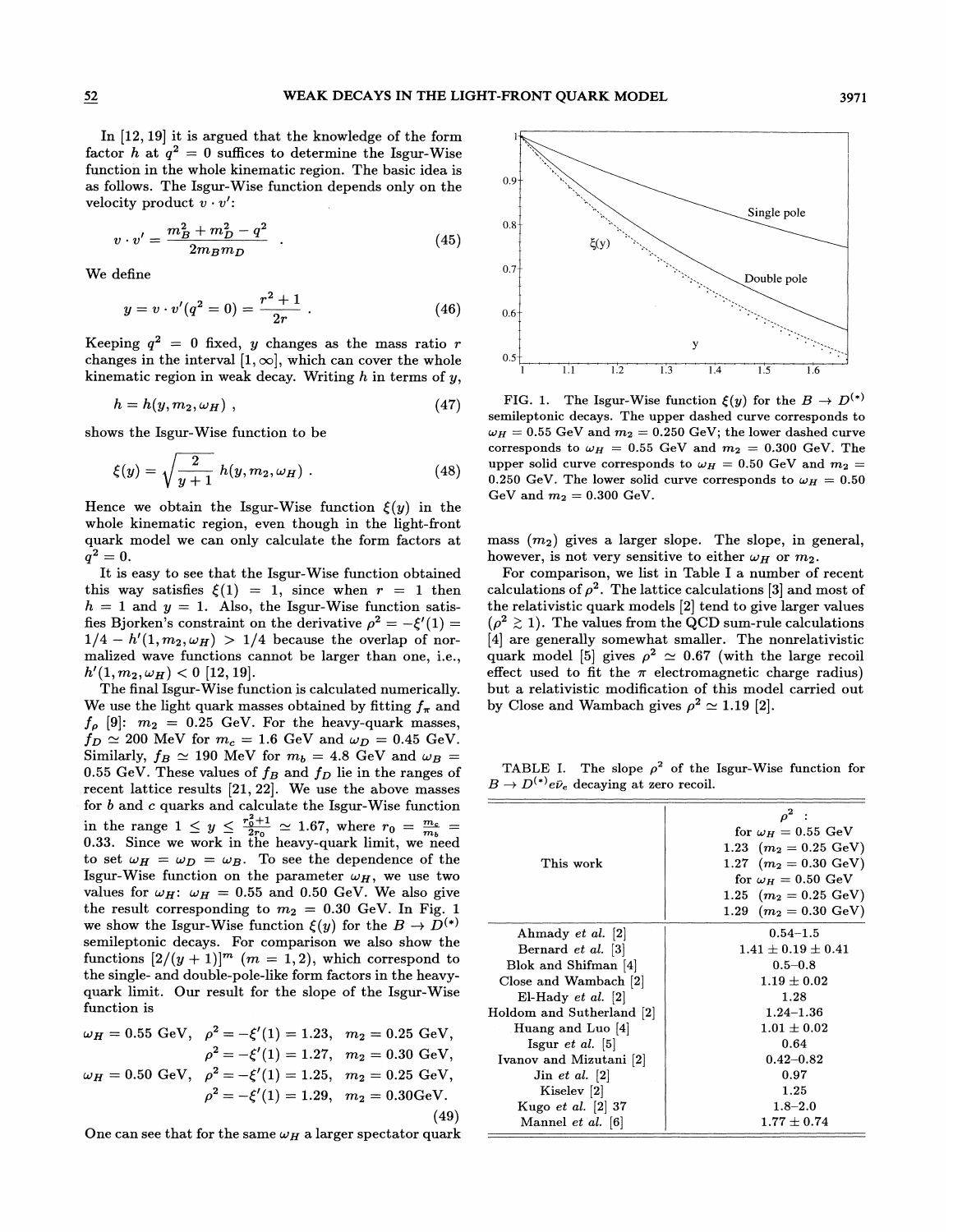### V. FORM FACTORS OF HEAVY-TO-LIGHT DECAYS IN THE HEAVY-QUARK LIMIT

In this section we study the form factors of heavy-tolight transitions  $B \to P(Q\bar{q})$  and  $B \to V(Q\bar{q})$ , where  $m_b \rightarrow \infty$  as before, and the quark Q has a smaller finite mass but Q is a light quark. Consider the form factors of Eqs. (24) and (27)–(30). Since the wave function of the  $B$ meson peaks near  $x \approx 1$ , i.e.,  $x \to 1$  when  $m_b \to \infty$ , the integrands usually also have a peak. The  $x$  coordinate of this peak takes, in general, the form

$$
x = 1 - O\left(\frac{1}{m_b^n}\right) , \quad n > 0 , \qquad (50)
$$

where  $n$  depends on the specific form of the wave func-

tions. (With the wave function we used the integrand for the heavy-to-heavy decays has  $n = 1$ .) Because of Eq. (50) the quantity,

$$
M_0^Q \propto m_b^{\frac{n}{2}} \to \infty \tag{51}
$$

Therefore, regardless of the specific form of the wave functions, terms in the expressions for the form factors proportional to  $\frac{1}{W_V}$  can be ignored when  $m_b \to \infty$ . This is similar to what we saw in the last section for the heavyto-heavy transitions. For heavy-to-light transitions the form factors in  $(27)-(30)$  now reduce to

$$
F_1(0) = \int d^3 \mathbf{k} \eta_P^*(\mathbf{k}') \eta_B(\mathbf{k}) \sqrt{\frac{e_Q e'_2 M_0^b}{e_b e_2 M_0^Q}} \frac{(\mathcal{A}_Q \mathcal{A}_b + \mathbf{k}_{\perp}^2)}{\sqrt{(\mathcal{A}_Q^2 + \mathbf{k}_{\perp}^2)(\mathcal{A}_b^2 + \mathbf{k}_{\perp}^2)}},
$$
\n(52)

$$
A_0(0) = f_1(0) = \int d^3 \mathbf{k} \eta_V^*(\mathbf{k}') \eta_B(\mathbf{k}) \sqrt{\frac{e_Q e'_2 M_0^b}{e_b e_2 M_0^Q}} \frac{(\mathcal{A}_Q \mathcal{A}_b + \mathbf{k}_\perp^2)}{\sqrt{(\mathcal{A}_Q^2 + \mathbf{k}_\perp^2)(\mathcal{A}_b^2 + \mathbf{k}_\perp^2) }} ,
$$
\n(53)

$$
A_2(0) = V(0) = \int d^3 \mathbf{k} \ \eta_V^*(\mathbf{k}') \eta_B(\mathbf{k}) \ \sqrt{\frac{e_Q e'_2 M_0^b}{e_b e_2 M_0^Q}} \frac{(m_B + m_V)(1-x)[\mathcal{A}_b + (1-x)(m_b - m_Q)\mathbf{k}_\perp^2 \Theta_V]}{\sqrt{(\mathcal{A}_Q^2 + \mathbf{k}_\perp^2)(\mathcal{A}_b^2 + \mathbf{k}_\perp^2)}}
$$
\n<sup>(54)</sup>

in the limit  $m_b \to \infty$ . Thus in the light-front quark model we obtain two independent form factors for  $B \to V$ transitions regardless of the specific form of the wave function. Because of Eq. (53) we found [23, 10, 24] that the ratio *T*, which relates the decay rate of  $B \to K^*\gamma$  and that of  $B \to \rho e \bar{\nu}_e$  at  $q^2 = 0$  is 1 in the SU(3) flavor symmetry limit.

In general there should be four independent form factors for the heavy-to-light  $B \to V$  transition and, in particular, the four form factors  $A_1(q^2)$ ,  $A_2(q^2)$ ,  $V(q^2)$  and  $f_1(q^2)$  are independent of each other [25]. Here, in the light-front relativistic quark model we obtain only two independent form factors due to the vanishing of terms proportional to  $\frac{1}{W_{tot}}$ . This can be traced back to the treatment of the quark spins (7)–(10), which corresponds to a weak-binding limit [26]. This is a known approximation in the light-front quark model [27]. In the matrix element for the heavy-to-light transition  $B \to V$  the integrand has contributions only from  $x_1 = x \to 1$  as  $m_b \to \infty$ . Thus the Melosh rotation (9) for the transition quarks  $b$  and  $Q$  becomes

$$
R_M(\mathbf{k}_{\perp}, m_b) \to 1 \; , \; R_M(\mathbf{k}_{\perp}, m_Q) \to 1 \; , \tag{55}
$$

even though the quark Q is light. Thus the Melosh rotation affects only the spectator quarks.

We now use the wave function (32) to obtain the form factors, the details of which are given in the Appendix. The final expression for the form factors in the  $m_b \to \infty$  limit is

$$
f_1(0) = V(0) = A_0(0) = A_2(0) (= A_1(0))
$$
  
=  $\frac{4 \times 2^{11/12}}{\sqrt{3}} r_V^{-7/12} \left( \frac{m_2}{m_b} \right)^{2/3} \exp \left[ \frac{-3 (2r_V)^{1/3} m_2^{4/3} m_b^{2/3} + (3 + 4 r_V) m_2^2 + 2 m_Q^2}{16 \omega_V^2} \right],$  (56)

where  $r_V = \omega_V^2/\omega_B^2$  with  $\omega_V$  and  $\omega_B$  being the meson scale parameters in wave function (32). The replacement of  $\omega_V$  by  $\omega_P$  and  $r_V$  by  $r_P = \omega_P^2/\omega_B^2$  gives  $F_1(0)$  $(= F<sub>0</sub>(0)).$  It is interesting to note that though there are, in general, two sets of form factors for  $B \to V$  transition, these two sets of form factors become equal when we use the wave function (32). We attribute this equality to the specific form of the wave function (32). We see no reason that this is generally true for arbitrary wave functions. Obviously, all the form factors have the following dependence on  $m_b$ :

$$
\frac{\exp(-m_b^{2/3}a)}{m_b^{2/3}}\,,\tag{57}
$$

where  $a = 3(2r_L)^{1/3}m_2^{4/3}/16\omega_L^2$  ( $L = V$  or P).

The dependence of the heavy-to-light form factors on  $m_b$  is interesting because it allows us to compare it with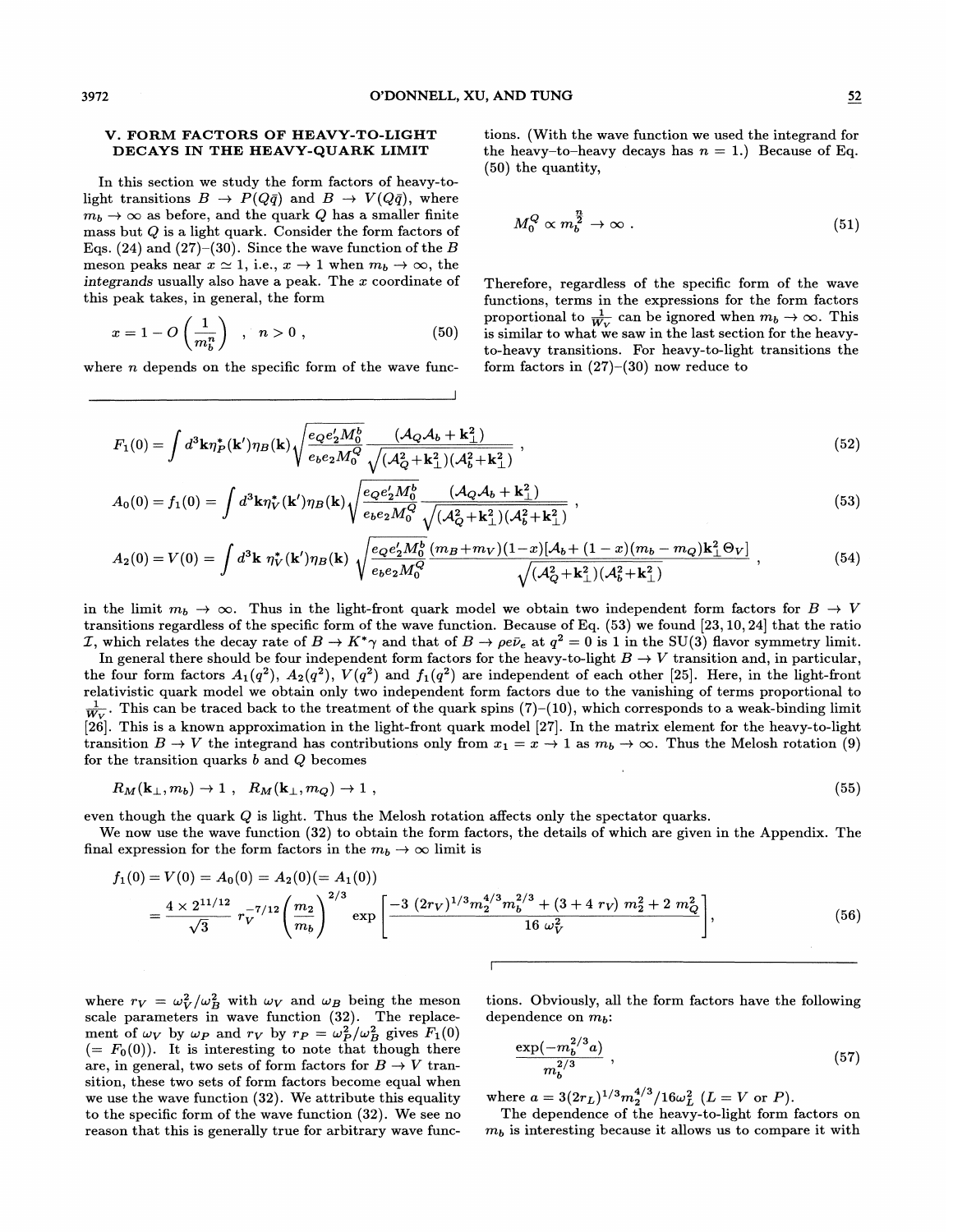the prediction from the pole-dominance assumption for the heavy-to-light form factors. For example, Burdman and Donoghue [28] have pointed out the inconsistency between the scaling behavior of the heavy-to-light form factor at  $q_{\text{max}}^2$  and the single-pole-like form factors used in the Bauer-Stech-Wirbel (BSW) model [18]. One knows  $[7]$ 

$$
F_0(q_{\text{max}}^2) \propto m_b^{-1/2}, \quad A_1(q_{\text{max}}^2) \propto m_b^{-1/2},
$$
  
\n
$$
F_1(q_{\text{max}}^2) \propto m_b^{1/2}, \quad V(q_{\text{max}}^2) \propto m_b^{1/2},
$$
  
\n
$$
A_2(q_{\text{max}}^2) \propto m_b^{1/2}, \quad (58)
$$

but all form factors in the BSW model behave as  $\propto m_b^{-1}$ at  $q^2 = 0$  when  $m_b \to \infty$ . Thus in BSW model the single-pole-like  $q^2$  dependence certainly cannot produce the scaling law (58).

The light-front quark model is a relativistic quark model, which contains many important ingredients not included in the BSW model. Obviously, a single-polelike  $q^2$  dependence combined with (58) cannot produce our results. In our opinion, this is an indication that a single-pole-like  $q^2$  dependence may not be correct, at least in region far away from the zero-recoil point  $q_{\text{max}}^2$ , such as  $q^2 = 0$ . In fact, the pole-dominance assumption is generally expected to be correct only near the zero-recoil region. The actual  $q^2$  dependence of the form factors far away from  $q_{\text{max}}^2$  could be much more complicated. When compared with (58), our result indicates that the set  $F_1(q^2)$ ,  $V(q^2)$ , and  $A_2(q^2)$  may have a similar type of  $q^2$  dependence, while the set  $F_0(q^2)$  and  $A_1(q^2)$  also has a similar  $q^2$  dependence but one that is different from the first set. For example,  $F_1(q^2)$  may increase as  $q^2$  faster than  $F_0(q^2)$ . Similarly,  $V(q^2)$  and  $A_2(q^2)$  may increase faster than  $A_1(q^2)$ .

The form factors in the heavy-to-light  $B \to P$  and  $B \to V$  semileptonic decays and their dependence on the b quark mass in the  $m_b \rightarrow \infty$  limit have been studied by many other people [22, 29—34]. In particular, in [31, 32] the light-cone QCD sum rule gives  $F_1(0) \propto m_b^{-3/2}$ , which is not in agreement with a single-pole extrapolation. However, in [30] a @CD sum-rule calculation gives  $F_1(0) \propto m_b^{-1/2}$ , consistent with a single-pole assumption for the whole kinematic region. Though there are differences in all these studies, it seems that most people do  $\text{agere that form factors} \; V(q^2) \; \text{and} \; A_2(q^2) \; \text{may increase}$ faster than the form factor  $A_1(q^2)$  [30, 33, 34] as  $q^2$  increases.

Finally, we give the numerical results of the form factors at  $q^2 = 0$  for the transitions  $B \to \pi$ ,  $B \to \rho$ ,  $B \to K$ , and  $B \to K^*$ :

$$
F_1^{B \to \pi}(0) = 0.26, \quad f_1^{B \to \rho}(0) = 0.28, \quad V^{B \to \rho}(0) = 0.32,
$$
  
\n
$$
A_0^{B \to \rho}(0) = 0.30, \quad A_1^{B \to \rho}(0) = 0.21, \quad A_2^{B \to \rho}(0) = 0.18;
$$
  
\n
$$
F_1^{B \to K}(0) = 0.34, \quad f_1^{B \to K^*}(0) = 0.37,
$$
  
\n
$$
V^{B \to K^*}(0) = 0.42,
$$
  
\n
$$
A_0^{B \to K^*}(0) = 0.40,
$$

 $A_1^{B \to K^*}(0) = 0.29$ ,  $A_2^{B \to K^*}(0) = 0.24$ . (59)

For the B meson we have used  $m_b = 4.8 \text{ GeV}, \omega_B = 0.55$ GeV; for  $\pi$ ,  $\rho$ ,  $K$ , and  $K^*$ , the parameters are taken from [9]:  $m_u = m_d = 0.25 \text{ GeV}, \ \omega_{\pi} = \omega_{\rho} = 0.32 \text{ GeV},$  $m_s = 0.37 \text{ GeV}, \ \omega_K = \omega_{K^*} = 0.39 \text{ GeV}.$  The heavyto-light form factors are most sensitive to the transition quark mass ratio of  $m_Q$  to  $m_b$ . Obviously, if  $m_Q/m_b \rightarrow 0$ , these form factors vanish. Even so, changing the mass of  $m_Q$  from 0.37 to 0.50 GeV gives the following small changes for the  $B \to K$  and  $B \to K^*$  form factors:

$$
F_1^{B \to K}(0) = 0.38 , f_1^{B \to K^*}(0) = 0.40 ,
$$
  
\n
$$
V^{B \to K^*}(0) = 0.45 ,
$$
  
\n
$$
A_0^{B \to K^*}(0) = 0.43 ,
$$
  
\n
$$
A_1^{B \to K^*}(0) = 0.33 , A_2^{B \to K^*}(0) = 0.28 .
$$
 (60)

### VI. CONCLUSION

In this paper we have studied the form factors of the heavy-to-heavy and heavy-to-light weak transitions in the light-front relativistic quark model. For the heavyto-heavy  $B \to D^{(*)}$  transitions we have shown that the form factors satisfy the heavy-quark symmetry relations. We have calculated the corresponding Isgur-Wise function. The slope of the Isgur-Wise function agrees with most other calculations. We have also studied the heavyto-light  $B \to P$  and  $B \to V$  transitions. For the transition  $B \to V$  the model produces at most two independent form factors. In general there are four independent form factors; this reduction comes from using the weakbinding limit and is independent of the choice of wave function. With a specific wave function, we have derived the dependence of the form factors (at  $q^2 = 0$ ) on the b quark mass in the  $m_b \to \infty$  limit. This dependence cannot be produced by extrapolating the scaling behavior of  $\tau_{\rm th}$  form factors at  $q^2_{\rm max}$  using the single-pole assumption. This shows that the  $q^2$  dependence of the form factors in a regions far away from the zero-recoil could be much more complicated than that predicted by the single-pole assumption. When compared with the scaling behavior of the form factors at  $q_{\rm max}^2$  our result suggests, for examble, that  $F_1(q^2)$  increases as  $q^2$  faster than  $F_0(q^2)$  and similarly,  $V(q^2)$  and  $A_2(q^2)$  increase faster than  $A_1(q^2)$ .

### ACKNOWLEDGMENT

This work was in part supported by the Natural Sciences and Engineering Council of Canada.

# **APPENDIX**

#### 1. Wave functions and the scaling law (37)

Here we examine the wave functions  $(32)$ – $(34)$  to see if they satisfy the scaling law (37). We first look at the wave function (32). For the B meson the wave function  $\eta_B(\mathbf{k})$ in the integral (36) does not lead to any  $m_b$  dependence. Since, in the heavy quark limit,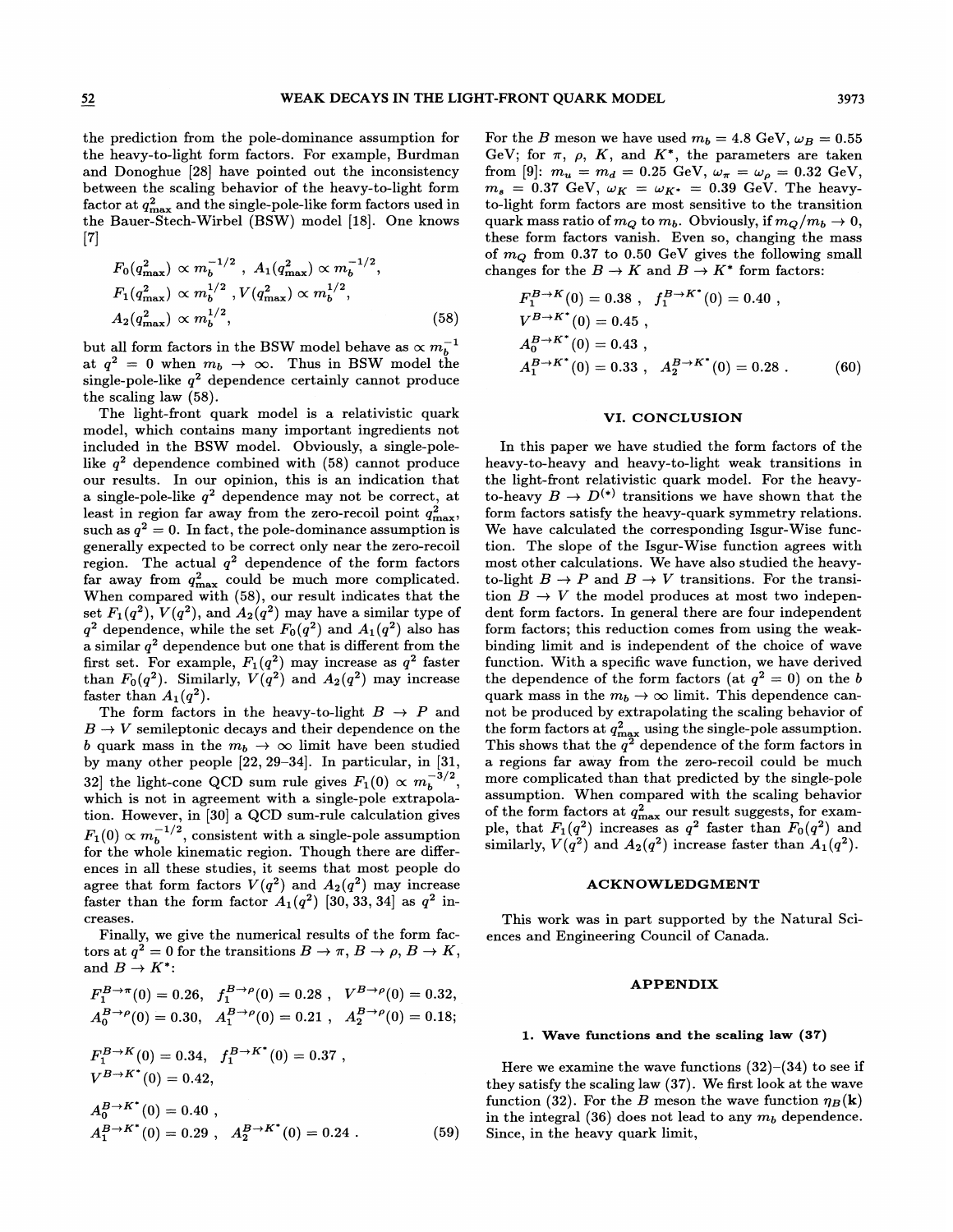$$
x_1 = x \to 1 \ , \ M_{0B} \to m_b \ , \ e_1 \to m_b \tag{A1}
$$

and

$$
x_2 = 1 - x \propto m_b^{-1} , e_2 \propto m_b^0 , \mathcal{A}_b \propto m_b^0 , \qquad (A2)
$$

we can easily obtain the scaling law (37). Note that here  $\propto m_b^0$  means independent of  $m_b$ .

Next, we look at the wave function (33). In fact we can show that wave functions of the following type for the  $B$  meson do not satisfy the scaling law  $(37)$ :

$$
\phi_B(x,t) = N_B g(x,t) \exp[-f(x,t)], t = \mathbf{k}_{\perp}^2
$$
, (A3)

where

$$
f(x,t) = \frac{(M_0^b)^2}{2\omega_B^2}
$$
 (A4)

and  $g(x, t)$  is some polynomial, rational, or irrational function. We assume the function  $\phi_B(x, t)$  peaks when  $f(x, t)$  has a minimum. Suppose  $f(x, t)$  is at its minimum when  $x = x_0$  and  $t = t_0$ ; then

$$
x_0 = 1 - \frac{m_2}{m_b + m_2} \quad , \quad t_0 = 0 \; . \tag{A5}
$$

We expand  $f(x, t)$  around  $x = x_0$  and  $t = t_0$ .

$$
f(x,t) = f(x_0, t_0) + \frac{1}{2} \frac{d^2}{dx^2} f(x_0, t_0) (x - x_0)^2
$$
  
 
$$
+ \frac{d}{dt} f(x_0, t_0) t + \cdots
$$
 (A6)

where

$$
f(x_0, t_0) = \frac{(m_b + m_2)^2}{2\omega_B^2},
$$
  
\n
$$
\frac{d^2}{dx^2} f(x_0, t_0) = \frac{(m_2 + m_b)^4}{m_2 m_b \omega_B^2},
$$
  
\n
$$
\frac{d}{dt} f(x_0, t_0) = \frac{(m_2 + m_b)^2}{2m_2 m_b \omega_B^2}.
$$
\n(A7)

We can show that higher-order terms in  $x$  can be neglected. (Obviously there is no higher-order term in t.) The derivatives  $(d^2/dx^2)f(x_0, t_0)$  and  $(d/dt)f(x_0, t_0)$ determine the width of the wave function  $\phi(x, t)$  at  $(x_0, t_0)$ . The wave function can be considered as zero when  $(x-x_0)$  is of order larger than  $m_b^{-3/2}$  and  $t - t_0$ of order larger than  $m_b^{-1}$ . This means the width of the wave function  $(33)$  becomes zero in both x and t when  $m_b \rightarrow \infty$ .

Now we can determine  $N_B$  of (A3) from the normalization condition (35). We introduce  $\delta$  and  $\lambda$  to remove

the dependence of the integration variables on 
$$
m_b
$$
:  
\n $x = x_0 + \left(\frac{m_2}{m_b}\right)^{3/2} \delta, \quad t = t_0 + \left(\frac{m_2}{m_b}\right) m_2^2 \lambda$ . (A8)

With the new variables  $(\delta, \lambda)$ , the exponent  $f(x, t)$  is now

$$
f(x,t) = \frac{(m_2 + m_b)^2}{2\omega_B^2} + \frac{m_2^2}{2\omega_B^2} (\delta^2 + \lambda) + \cdots , \quad (A9)
$$

 $)$  and the wave function  $(A3)$  becomes

$$
\begin{aligned} \phi_B(x,t) &= g(x,t) \exp[-f(x,t)] \\ &\to m_b^j \bar{g}(\delta,\lambda) \exp\left[-\frac{(m_2+m_b)^2}{2\omega_B^2}\right] \\ &\quad -\frac{m_2^2}{2\omega_B^2}(\delta^2+\lambda)\right], \end{aligned} \tag{A10}
$$

where  $\bar{g}(\delta, \lambda)$  has no dependence on  $m_b$ , and j is some number depending on the specific form of  $g(x, t)$ . For the wave function (33), which is an example of (A3),

$$
\phi_B(x,t) = N_B \sqrt{\frac{d\mathbf{k}_z}{dx}} \exp[-f(x,t)]
$$
  

$$
\rightarrow N_B m_b \exp\left[-\frac{(m_2 + m_b)^2}{2\omega_B^2} - \frac{m_2^2}{2\omega_B^2}(\delta^2 + \lambda)\right].
$$
(A11)

Note

$$
x \to 1 \ , \quad x_2 \to \frac{m_2}{m_b} \ , \quad M_0^b \to m_b \ ,
$$
  
\n
$$
e_b \to m_b \ , \quad e_2 \to m_2 \ .
$$
 (A12)

With the new variables  $(\delta, \lambda)$  the normalization condition (35) becomes

$$
1 = \int dx \ d^2 \mathbf{k}_{\perp} |\phi_B(x, \mathbf{k}_{\perp})|^2
$$
  
=  $\pi m_2^2 \left(\frac{m_2}{m_b}\right)^{5/2} \int d\delta \ d\lambda |\phi_B(x, \mathbf{k}_{\perp})|^2$  (A13)

and (36) becomes

$$
f_B = 2\sqrt{\frac{3}{(2\pi)^3}} \int dx \ d^2\mathbf{k}_\perp \phi_B(x, \mathbf{k}_\perp) \frac{\mathcal{A}_b}{\sqrt{\mathcal{A}_b^2 + \mathbf{k}_\perp^2}}
$$
  
= 
$$
2\sqrt{\frac{3}{(2\pi)^3}} \pi m_2^2 \left(\frac{m_2}{m_b}\right)^{5/2} \int d\delta \ d\lambda \ \phi_B(x, \mathbf{k}_\perp) .
$$
 (A14)

Note the factor  $A_b/\sqrt{A_b^2 + \mathbf{k}_\perp^2} \rightarrow 1$  in the  $m_b \rightarrow \infty$  limit. In both (A13) and (A14) the factor  $\pi m_2^2 \left(\frac{m_2}{m_b}\right)^{5/2}$  comes From the integration-variable transformation. From Eqs. (A10) and (A13) and (A14) we get

$$
f_B \propto m_b^{-5/4} \tag{A15}
$$

for the wave function of type (A3). We can show that the wave function (34) satisfies the scaling law (37).

#### 2. Heavy-to-light form factors in the heavy-quark limit

Now we use the wave function (32) to study the dependence of the heavy-to-light form factors on  $m_b$ . The integrands in  $(52)$ - $(54)$  are all of the form  $\tilde{g}(k_z,t)$ exp $[-f(k_z,t)]$  with

$$
\tilde{f}(k_z,t) = \tilde{f}_B(k_z,t) + \tilde{f}_L(k_z,t),
$$
\n(A16)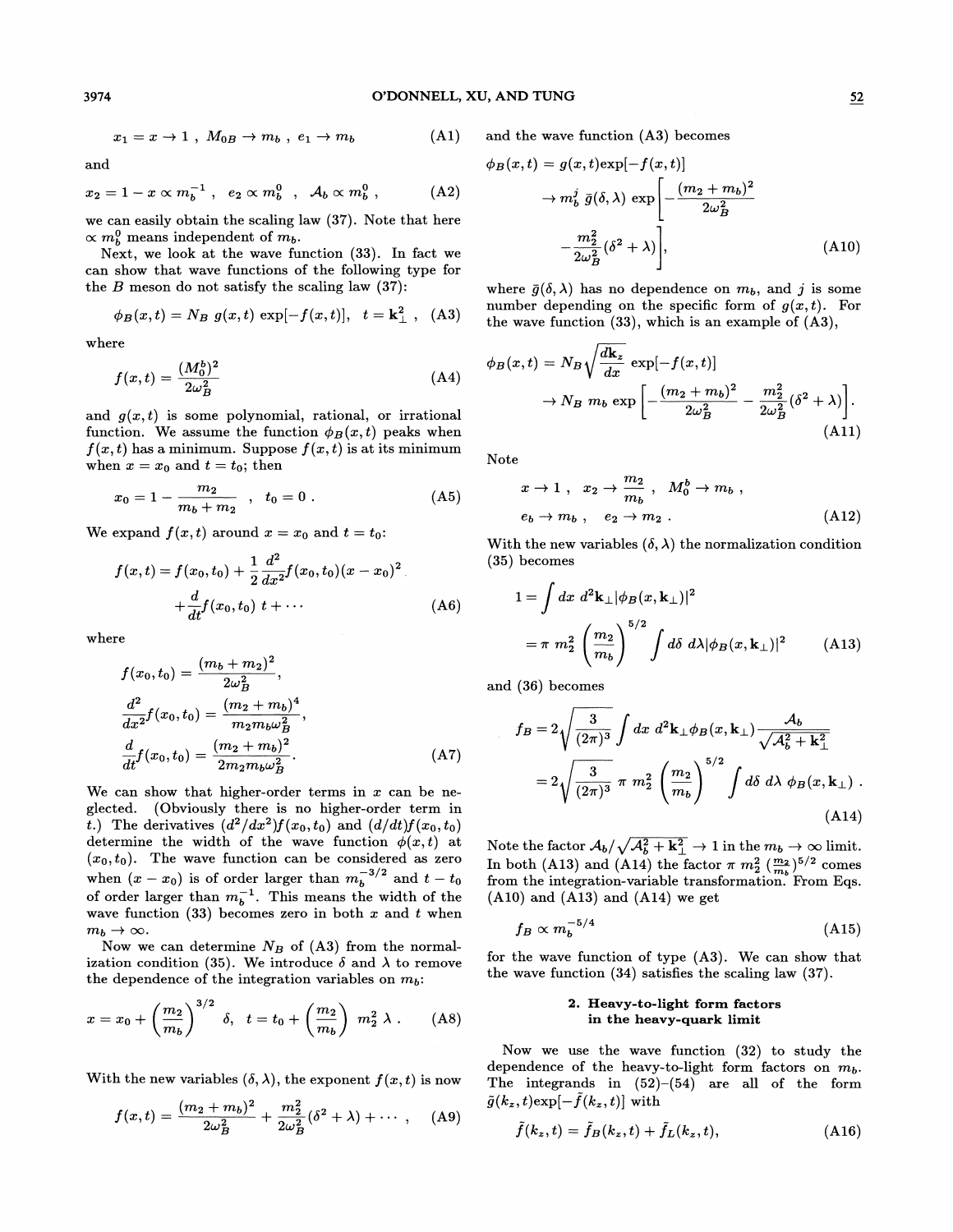where

where  
\n
$$
\tilde{f}_B(k_z, t) = \frac{\mathbf{k}^2}{2\omega_B^2} = \frac{r_L \mathbf{k}^2}{2\omega_L^2}, \quad \tilde{f}_L(k_z, t) = \frac{\mathbf{k}'^2}{2\omega_L^2},
$$
\n
$$
\mathbf{k}^2 = k_z^2 + t, \quad \mathbf{k}'^2 = k_z'^2 + t, \quad t = \mathbf{k}_\perp^2, \quad r_L = \frac{\omega_L^2}{\omega_B^2},
$$
\n(A17)

 $(L = P \text{ for the } B \rightarrow P \text{ transition and } L = V \text{ for the }$  $B \to V$  transition, and  $\tilde{g}(k_z,t)$  can be determined from (24) and (27)–(30). The internal momentum  $k'_z$  can be expressed in terms of  $k_z$  and t through (25).

The minimum point of  $\tilde{f}(k_z,t)$  is where the integrand peaks. Suppose the coordinates of the minimum point of  $\tilde{f}(k_z, t)$  are  $(k_{z0}, t_0)$ . One can then expand  $\tilde{f}(k_z, t)$  near  $(k_{z{\scriptsize 0}},t_{0})$ :

$$
\tilde{f}(k_z, t) = \tilde{f}(k_{z0}, t_0) + \frac{1}{2} \frac{d^2}{dk_z^2} \tilde{f}(k_{z0}, t_0) (k_z - k_{z0})^2
$$

$$
+ \frac{d}{dt} \tilde{f}(k_{z0}, t_0) (t - t_0) + \cdots \qquad (A18)
$$

One can show that higher-order terms in (A18) can be neglected. We find

$$
t_0 = 0 \quad , \quad k_{z0} = -2^{-4/3} r_L^{-1/3} m_2^{2/3} m_b^{1/3} \quad . \tag{A19}
$$

The coefficients in the expansion (A18) are

$$
\tilde{f}(k_{z0}, t_0) = \left(\frac{1}{2\omega_L^2}\right) \left[\frac{3}{8}(2r_L)^{1/3} m_2^{4/3} m_b^{2/3} - \left(\frac{3+4r_L}{8}\right) m_2^2 - \frac{1}{4} m_Q^2\right],\tag{A20}
$$

$$
\frac{d^2}{dk_z^2}\tilde{f}(k_{z0},t_0) = \frac{3}{\omega_B^2} , \quad \frac{d}{dt}\tilde{f}(k_{z0},t_0) = \frac{1}{2^{8/3}\omega_L^{4/3}\omega_B^{2/3}} \left(\frac{m_b}{m_2}\right)^{2/3} . \tag{A21}
$$

Thus the width at the peak is independent of  $m_b$  in  $k_z$  but is of order  $m_b^{-2/3}$  ( $\rightarrow$  0) in t. Hence, in the  $m_b \rightarrow \infty$ limit, the exponential function  $\exp[-\tilde{f}(k_z,t)]$  behaves as a  $\delta$  function in t, and the contribution to the integrands in  $(52)$ – $(54)$  comes only from  $t_0 = 0$ . In terms of the coordinate x the peak is at

$$
x_0 = 1 - (2 \cdot r_L)^{-1/3} \left(\frac{m_2}{m_b}\right)^{2/3} + \cdots , x_{20} = 1 - x_0 = (2 \cdot r_L)^{-1/3} \left(\frac{m_2}{m_b}\right)^{2/3} + \cdots . \tag{A22}
$$

It is interesting to notice that though  $x_0\to 1,$  as in the heavy-to-heavy decays,  $x_{20}=1-x_0$  has a different dependence on  $m_b$ . It is not of order  $m_b^{-1}$  but  $m_b^{-2/3}$ . Again, in terms of x, one can show that the contribution to the integrand comes only from  $x = x_0$ .

Because of (A19) and (A22), the integrands in  $(52)$ – $(54)$  become much simpler. To obtain an analytical expressions for integrals in (52)–(54) we again introduce a couple of new variables  $(\xi, \lambda)$  to get rid of the  $m_b$  dependence in  $(k_z, t)$ :

$$
k_z = k_{z0} + m_2 \xi, \quad t = t_0 + \left(\frac{m_2}{m_b}\right)^{2/3} m_2^2 \lambda \tag{A23}
$$

In terms of the new variables,  $\tilde{f}(k_z,t)$  now becomes

$$
\tilde{f}(k_z,t) = \tilde{f}(k_{z0},t_0) + \left(\frac{3 \ r_L}{2} \frac{m_2^2}{\omega_L^2}\right) \delta^2 + \left(\frac{(2r_L)^{1/3}}{8} \frac{m_2^2}{\omega_L^2}\right) \lambda + \cdots
$$
 (A24)

We substitute (A23) into the integrals (52)–(54) and keep the leading terms in the expansion in  $m_b$ . The integrals  $(52)–(54)$  then become

$$
F_1(0) = \int d\delta \ d\lambda \ \exp\left[ -\tilde{f}(k_{z0}, t_0) - \left(\frac{3 \ r_P}{2} \frac{m_2^2}{\omega_P^2}\right) \delta^2 - \left(\frac{(2r_P)^{1/3}}{8} \frac{m_2^2}{\omega_P^2}\right) \lambda \right] C,
$$
  
\n
$$
A_0(0) = f_1(0) = \int d\delta \ d\lambda \ \exp\left[ -\tilde{f}(k_{z0}, t_0) - \left(\frac{3 \ r_V}{2} \frac{m_2^2}{\omega_V^2}\right) \delta^2 - \left(\frac{(2r_V)^{1/3}}{8} \frac{m_2^2}{\omega_V^2}\right) \lambda \right] C,
$$
  
\n
$$
A_2(0) = V(0) = \int d\delta \ d\lambda \ \exp\left[ -\tilde{f}(k_{z0}, t_0) - \left(\frac{3 \ r_V}{2} \frac{m_2^2}{\omega_V^2}\right) \delta^2 - \left(\frac{(2r_V)^{1/3}}{8} \frac{m_2^2}{\omega_V^2}\right) \lambda \right] C
$$
  
\n
$$
\times \left[ \left(\frac{m_b}{m_2}\right)^{1/3} \frac{2^{8/3} \omega_V^2 - r_V^{1/3} m_2^2 \lambda}{8 r_V^{1/3} \omega_V^2} - \frac{2 \omega_V^2 \delta - 2^{-8/3} r_L^{1/3} m_2^2 \lambda}{\omega_V^2} \right],
$$
\n(A25)

where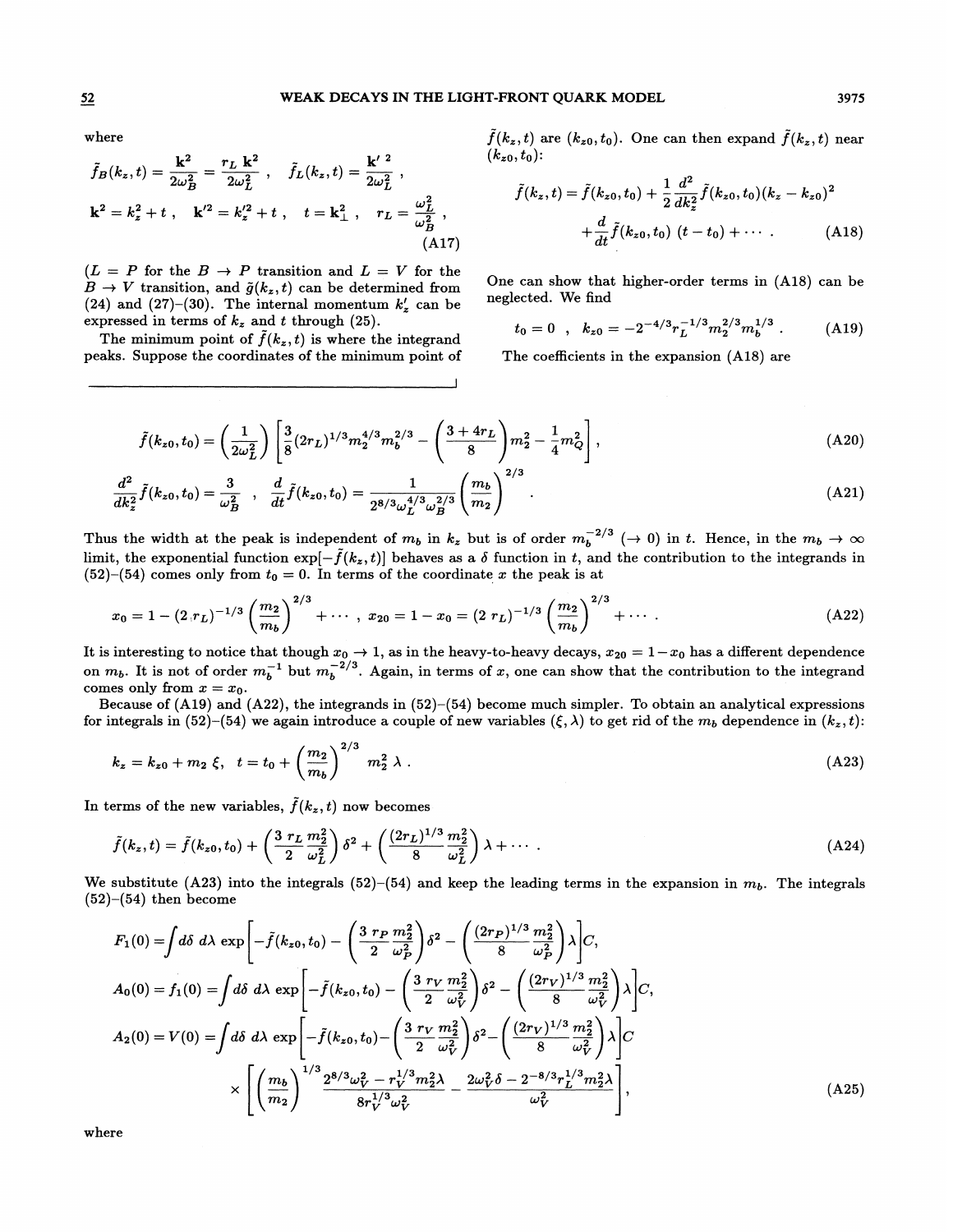3976 O'DONNELL, XU, AND TUNG 52

$$
C = \frac{2^{3/4} r_L^{1/4} m_2^{11/3}}{2\sqrt{\pi} m_b^{2/3} \omega_L^3} \quad (L = P \text{ or } V) \tag{A26}
$$

The final expression for the form factors in the  $m_b \to \infty$  limit is

$$
F_1(0) = \frac{4 \times 2^{11/12}}{\sqrt{3}} r_P^{-7/12} \left(\frac{m_2}{m_b}\right)^{2/3} \exp\left[\frac{-3 (2r_P)^{1/3} m_2^{4/3} m_b^{2/3} + (3 + 4r_P) m_2^2 + 2 m_Q^2}{16 \omega_P^2}\right],
$$
  
\n
$$
A_0(0) = f_1(0) = A_2(0) = V(0) = \frac{4 \times 2^{11/12}}{\sqrt{3}} r_V^{-7/12} \left(\frac{m_2}{m_b}\right)^{2/3} \exp\left[\frac{-3 (2r_V)^{1/3} m_2^{4/3} m_b^{2/3} + (3 + 4r_V) m_2^2 + 2 m_Q^2}{16 \omega_V^2}\right].
$$
\n(A27)

The difference between  $F_1(0)$  and the form factors of  $B \to V$  transition comes from the scale parameter.

Finally, we give a brief explanation about why the two groups of form factors  $A_0(0) = f_1(0)$  and  $A_2(0) = V(0)$ are equal in our calculation. Since in terms of the coordinates  $x$  and  $t$  the contribution to the integrand comes only from  $x_0$  and  $t_0$  given by (A19) and (A22), we have

$$
A_b \to m_b x_{20} , A_Q \to m_2 , \mathbf{k}_\perp^2 \to 0 . \tag{A28}
$$

Thus in the integrals  $(52)$ – $(54)$ ,

$$
\frac{(\mathcal{A}_{Q}\mathcal{A}_{b} + \mathbf{k}_{\perp}^{2})}{\sqrt{(\mathcal{A}_{Q}^{2} + \mathbf{k}_{\perp}^{2})(\mathcal{A}_{b}^{2} + \mathbf{k}_{\perp}^{2})}} \rightarrow 1 ,
$$
\n
$$
\frac{(m_{B} + m_{V})(1 - x)(\mathcal{A}_{b} + (1 - x)(m_{b} - m_{Q})\mathbf{k}_{\perp}^{2} \Theta_{V})}{\sqrt{(\mathcal{A}_{Q}^{2} + \mathbf{k}_{\perp}^{2})(\mathcal{A}_{b}^{2} + \mathbf{k}_{\perp}^{2})}}
$$
\n
$$
\rightarrow \frac{[m_{b} x_{20} + m_{2} + m_{b} x_{20} t \Theta_{V}]}{m_{2}} .
$$
\n(A29)

In the square brackets of  $(A29)$  we keep the  $m_2$  term because the other two terms, though of higher order in  $m_b$ , cancel each other, as we begin to show now. The definition of  $\Theta_V$  is given in (31):

$$
\Theta_V = \left(\frac{d\tilde{\phi}_V}{d\mathbf{k}_{\perp}^2}\right) / \tilde{\phi}_V ,
$$
\n
$$
\tilde{\phi}_V = \frac{\phi_V}{\sqrt{A_Q^2 + \mathbf{k}_{\perp}^2}} = G_V(k_z, t) \exp\left[-\tilde{f}_V(k_z, t)\right] ,
$$
\n(A30)\n
$$
\int dt \left[m_b x_{20} + m_b x_{20} t \Theta_V \frac{d\tilde{\phi}_V}{dt}\right] \left(\frac{d\tilde{\phi}_V}{dt} - \frac{d\tilde{\phi}_V}{dt}\right)
$$
\n(2.7°  $\omega_L$   $\omega_B$  (3.29) becomes

where

Thus

$$
G_V(k_z, t) = \frac{\sqrt{\frac{d\mathbf{k}'_z}{dz}}}{(\pi \omega^2)^{3/4} \sqrt{\mathcal{A}_Q^2 + \mathbf{k}_\perp^2}} \ . \tag{A31}
$$

$$
\Theta_V = -\frac{d}{dt}\tilde{f}_V(k_z,t) + \left(\frac{d}{dt}G_V(k_z,t)\right) / G_V(k_z,t) .
$$
\n(A32)

One can show that the leading contribution to  $\Theta$  comes from  $-\frac{d}{dt}\tilde{f}_V(k_z,t)$  at  $(k_{z0}, t_0)$ : i.e.,

$$
\Theta_V = -\frac{d}{dt}\tilde{f}_V(k_{z0}, t_0) \tag{A33}
$$

The coefficient  $\frac{d}{dt}\tilde{f}(k_{z0},t_0)$  in (A21) is the sum of  $\frac{d}{dt}\tilde{f}_B(k_{z0}, t_0)$  and  $\frac{d}{dt}\tilde{f}_V(k_{z0}, t_0)$ 

$$
\frac{d}{dt}\tilde{f}(k_{z0},t_0)=\frac{d}{dt}\tilde{f}_B(k_{z0},t_0)+\frac{d}{dt}\tilde{f}_V(k_{z0},t_0), (A34)
$$

but since

$$
\frac{d}{dt}\tilde{f}_V(k_{z0}, t_0) = \frac{1}{2^{8/3}\omega_L^{4/3}\omega_B^{2/3}} \left(\frac{m_b}{m_2}\right)^{2/3} \gg \frac{d}{dt}\tilde{f}_B(k_{z0}, t_0) = \frac{1}{2\omega_B^2},
$$
\n(A35)

 $\frac{d}{dt}\tilde{f}(k_{z0}, t_0)$  is equal to  $\frac{d}{dt}\tilde{f}_V(k_{z0}, t_0),$ 

$$
\frac{d}{dt}\tilde{f}(k_{z0},t_0) \to \frac{d}{dt}\tilde{f}_V(k_{z0},t_0) \n= \frac{1}{2^{8/3}\omega_L^{4/3}\omega_B^{2/3}} \left(\frac{m_b}{m_2}\right)^{2/3},
$$
\n(A36)

as given in  $(A21)$ . Thus in the expression  $(54)$ , when being integrated over t, terms proportional to  $m_bx_{20}$  and  $m_b x_{20} t \Theta_V$  of (A29) become

$$
\int dt \left[ m_b x_{20} + m_b x_{20} t \left( -\frac{d}{dt} \tilde{f}_V k_{z0}, t_0 \right) \right]
$$

$$
\times \exp\left( -\frac{d}{dt} \tilde{f}_V(k_{z0}, t_0) t \right) = 0 \quad \text{(A37)}
$$

Hence the terms  $m_b x_{20}$  and  $m_b x_{20} t \Theta_V$  in (A29) cancel, and (A30) becomes 1, equal to (A28). This is why the two sets of form factors  $f_1(0) = A_0(0)$  and  $V(0) = A_2(0)$ are equal.